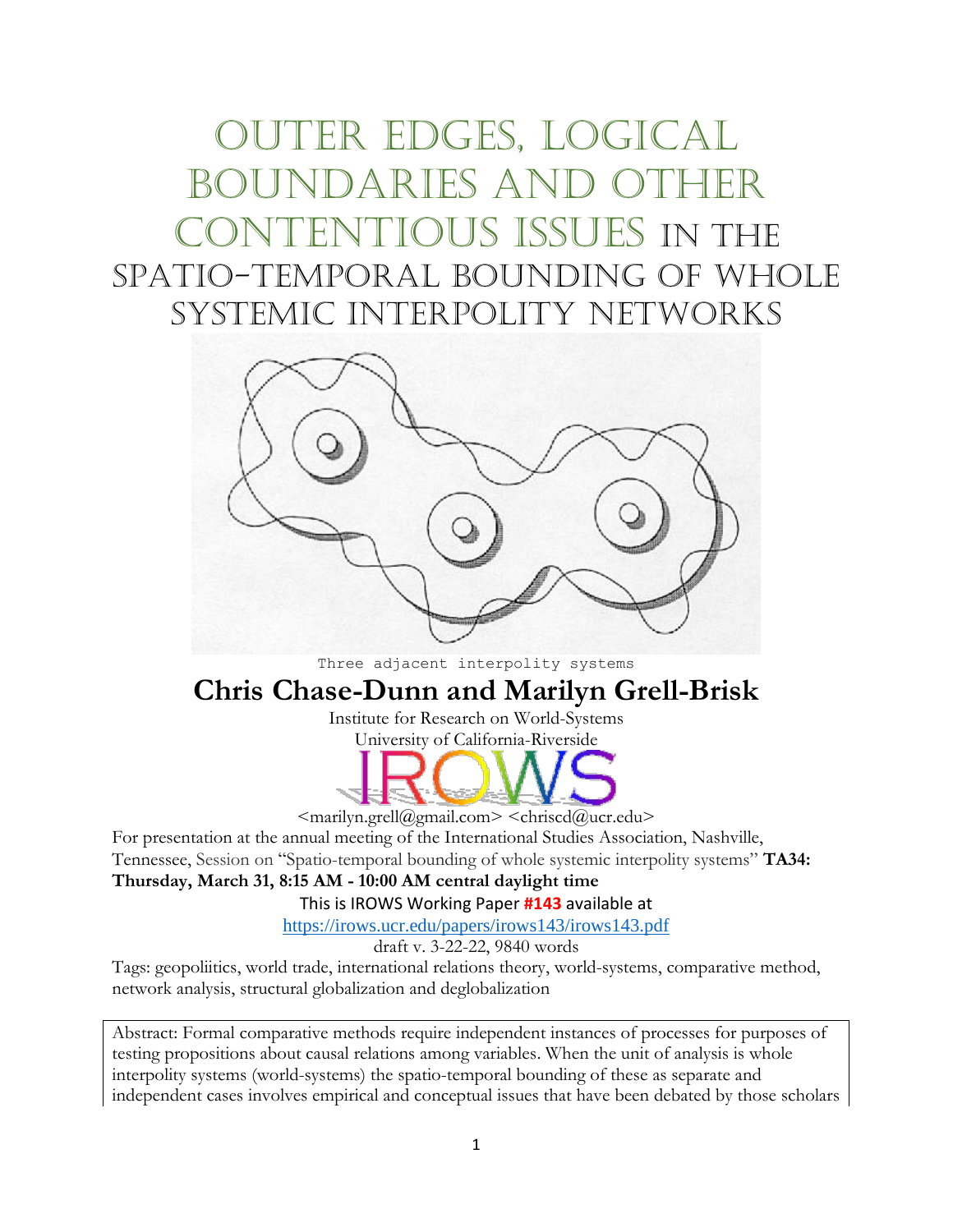who have tried to specify these boundaries. Endogeneity vs. exogenous impacts, how to operationalize the existence and magnitude of interactions, and the issue of the nature of different kinds of systemic logics (and interactions among them) are some of the contentious problems discussed in this paper.

The effort to find the best way to bound separate and independent social systems has been a perennial issue in the social sciences since at least the nineteenth century. And social boundaries have long been a contentious matter for human communities themselves, as the people became aware of their relationships with neighbors and distant others. Consciousness of distant others as well as actual objective interconnections with adjacent and distant peoples (whether comprehended or not), have expanded to include ideas about global society, space-ship Earth, and species-wide solidarity (humanism), as well as an emerging notion of global citizenship in contemporary world society. Efforts to understand structural globalization as the expansion and intensification of human interaction networks have focused both public and scholarly attention on how to conceptualize and measure interaction and on the facts of what happened regarding interaction networks in human prehistory and history.

 The authors who have contributed to a recent collection that addresses the issues of systemic boundaries (Chase-Dunn and Inoue eds. 2022) specify and debate a set of proposed rules that are intended to enable the comparative testing of theoretical explanations of sociocultural evolution in interpolity systems (world-systems). These authors do not pretend that what they have proposed is the final word on these issues. But they do assert that the problems they are addressing are fundamental issues that need to be resolved if the project of testing explanations of the evolution of human social structures is to move forward.

The main unresolved issues we address in this paper are both conceptual and empirical. We also briefly consider the probable futures of structural globalization as well as efforts that are under way to produce better explanations of human sociocultural evolution. The remaining major conceptual issues that need further examination are:

- the distinctions between endogenous and exogenous social influences,
- the relations between network connections and systemic logics, and
- the whole network approach to systemic bounding proposed by Robert Hanneman in Chapter 3 of Chase-Dunn and Inoue (2022).

Another remaining empirical issue is the tentative nature of the estimates of the timing of the coming together of formerly separate systemic bulk goods, political/military and prestige goods trade networks as listed in Tables 2.1, 2.2 and 2.3 in Chapter 2 of Chase-Dunn and Inoue (2022). These tables are included in this paper in Appendix A. This paper also discusses some of the issues that stem from these estimations.

## Endogenous and Exogenous Factors Affecting Human Sociocultural Evolution: "Durable" and "Substantial"

Part of the definition of systemic interaction is that it has substantial consequences for processes of social reproduction and for changing social structures, institutions and modes of accumulation. But exogenous factors may also have large consequences. Biological evolution was redirected about 70 billion years ago when a large asteroid slammed into the Yucatan Peninsula in Mexico. This produced a "nuclear winter" that was a major cause of the extermination of the dinosaurs. This was not an endogenous factor in the processes of biological evolution. It was a contingent (and fortuitous) exogenous event that vacated a huge set of ecological niches that could then be occupied by new forms of life (e.g., the mammals) that had been marginal before the impact. A huge body of research shows that non-anthropogenic climate change has been an important exogenous factor impacting the survival and development of human polities since the emergence of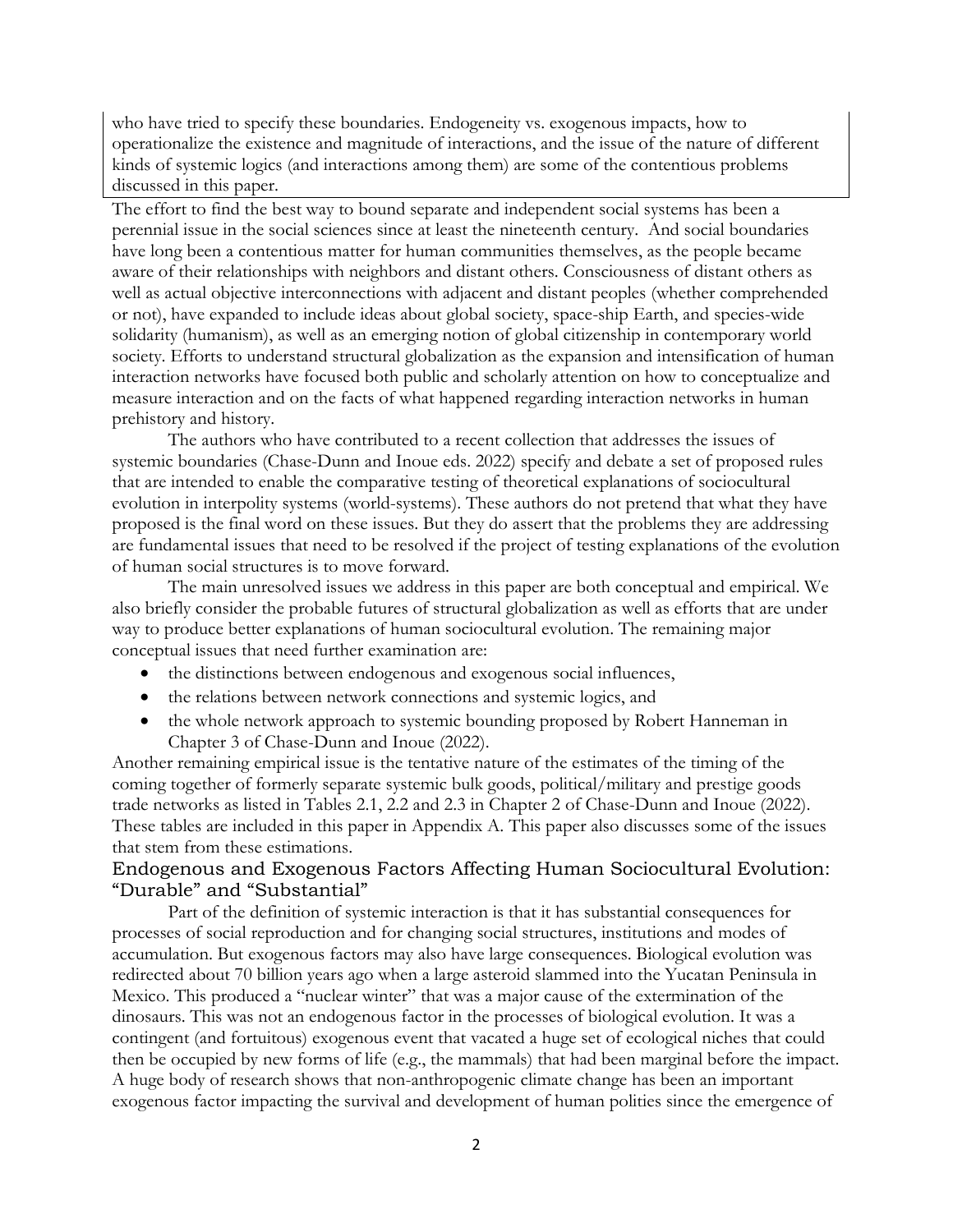modern humans. Recent research on human impacts on landscapes has shown that the intentional use of fire by humans has greatly modified local landscapes since the Pleistocene (Stephens *et al* 2019). But this was anthropogenic and so not exogenous. Ecological change and climate change have become partly endogenized into the processes of sociocultural evolution as human actions have caused the rise of the Anthropocene.

**It is important to distinguish between those human influences that had important consequences but that were exogenous to local and regional processes of development from those influences that were part of an interactive system of development.** Most explanations of sociocultural evolution have focused upon processes that have operated within single polities. The comparative world-systems perspective posits that systemic interaction processes operated in sets of interacting polities and that important conditioning processes operated both within and between these polities. The high bar approach advocated in Chapter 2 of Chase-Dunn and Inoue (2022) contends that the distinction between endogenous and exogenous human social influences is necessary for bounding autonomous systems for purposes of testing theories of sociocultural evolution.

Not all human influences that come from long distances are systemic even though some of them had large consequences for changing local production and interaction patterns. For small and medium-sized world-systems there were "external arenas" (substantially separate and independent other world-systems) that sometimes influenced local institutions and forms of interaction but that were exogenous to the strong developmental processes operating within largely independent interaction systems. For example, the knowledge of how to make Bronze diffused from the West across Central Asia to the valley of the Huang He (Yellow) River to become an important military and ritual element in Shang Civilization in the second millennium BCE.<sup>1</sup> This and other diffusions back and forth between East and West are alleged by some authors to be evidence of the early existence of a single Afroeurasian-wide world-system rather than exogenous influences between largely separate systems (e.g., Chapter 5 in Chase-Dunn and Inoue 2022). But Chapter 2 of Chase-Dunn and Inoue (2022) contends that a level of **substantial two-way interaction** was necessary between two locales for them have been parts of a single integrated world-system. And the criterion of durability employed by David Wilkinson for bounding Political-Military Networks (Chapter 4 in Chase-Dunn and Inoue 2022) was extended to Prestige Goods Networks and to Bulk Goods Networks and to Information/Communications Networks in Chapter 2 in Chase-Dunn and Inoue (2022). Temporary reciprocal connections and connections that are not substantial and lasting did not constitute high bar systemic linkages but were exogenous interactions between predominantly separate regional systems. The determination of what is meant by, and how to measure, "temporary" and "substantial" are issues that will need additional investigation and research as proposed below. But the distinction between exogenous and endogenous influences must be an important element in that investigation.

The discussion of Galton's problem in Chapter 1 of Chase-Dunn and Inoue (2022) notes that it is possible to control for exogenous influences by either selecting cases that are not subject to them or by operationalizing and measuring the exogenous influences and controlling them by including them in the explanatory model. This latter approach is desirable because it enables determination of the effects of exogenous variable and their comparison with endogenous variables.

<sup>1</sup> Other examples of exogenous diffusions that had big impacts, (sweet potatoes from the Andes to the Polynesian islands in the Pacific Ocean, maize planting in North America) are discussed in Chapter 1, Chase-Dunn and Inoue (2022). Philippe Beaujard's (2019) close study of interactions among East Africa, Madagascar, South Asia, and Island and Mainland Southeast Asia tells the story of how domesticated animals and plants diffused, often carried by Austronesian migrants and traders.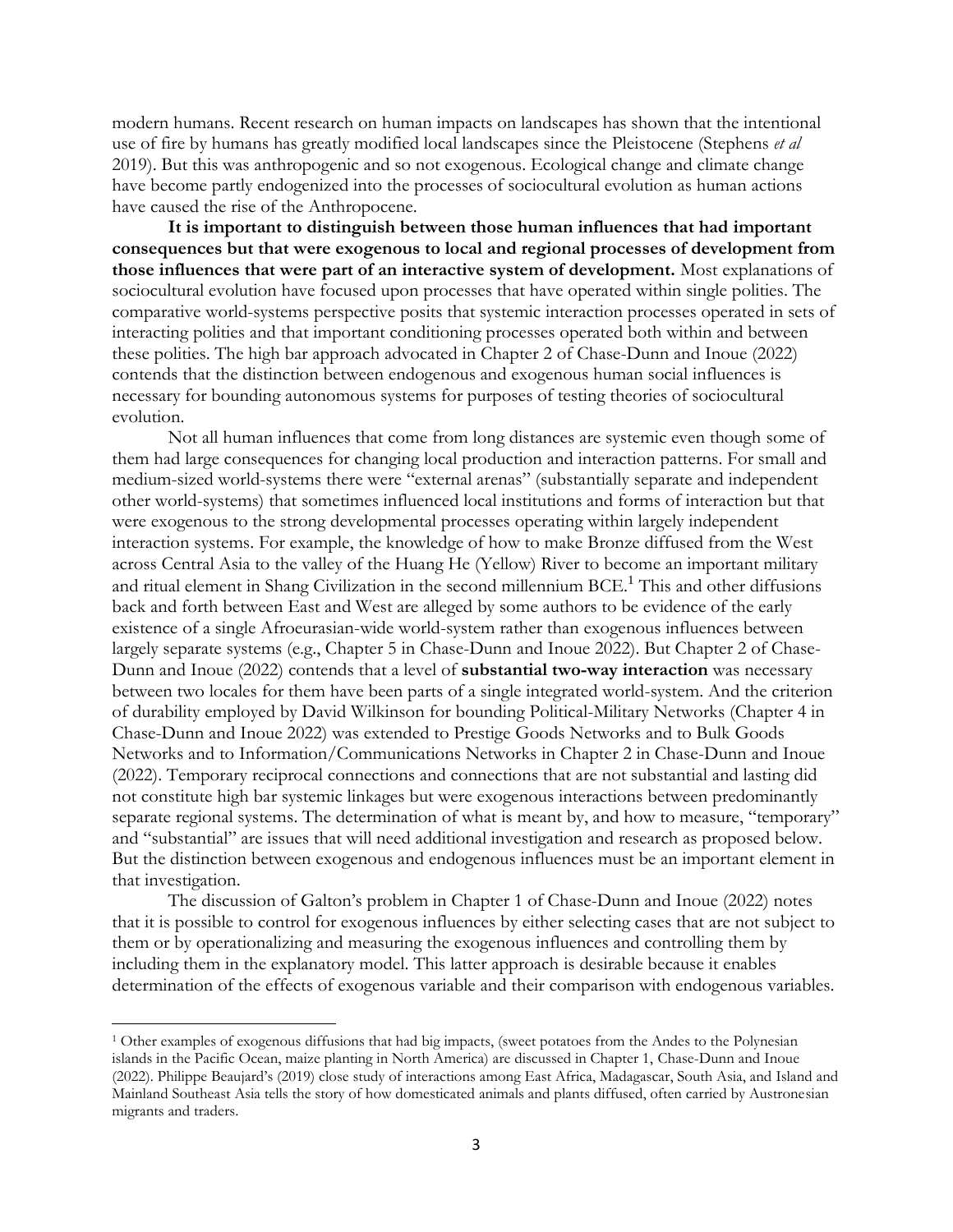Incursions and migrations, the subject of William R. Thompson's Chapter 8 in Chase-Dunn and Inoue (2022), have obviously also been important instances in which formerly external arenas have had important impacts on regional world-systems [see also Thompson and Modelski (1998) and Korotayev (2003)]. Chapter 2 in Chase-Dunn and Inoue (2022)) delineates a high bar criterion for when an incursion should be treated as exogenous and when it should be treated as endogenous. Incursions in which a group invades a territory but is not under the control of the polity from which it came, or does not continue substantial and durable interactions with its polity of origin (e.g."sea peoples") do not constitute a systemic link with the polity from which the immigrants came. But if the invading group continues its relationship with its polity of origin, then it does constitute a systemic link (see Robert Denemark's study of the "Viking empire" in Chapter 9 in Chase-Dunn and Inoue (2022)).

The literature on world-systemic incorporation contends that even mild contacts can have important consequences [Hall (2012) and Tom Hall's Chapter 7 in Chase-Dunn and Inoue (2022)] Hall proposes that rather than employing just one method of bounding whole systemic systems it would be wise to use several methods of bounding and to compare the results. One could operationalize both high and low bar definitions of systemic boundaries to see what differences the definitions make. This is a very sensible suggestion.

One complication of the using systemic interaction networks is that the spatial boundaries of these change over time and so the unit of analysis requires accurate estimation of years in which the networks expanded.<sup>2</sup> The Settlements and Polities Research Working Group (SetPol) framework proposed by Chase-Dunn, Grell-Brisk and Inoue (2022) also proposes comparing results of cases in which systemic boundaries have been estimated with analyses of a set of **temporally constant world regions.** Several studies that do this have been produced.: the boundaries of ten temporally constant world regions were specified in a study of changes in the sizes of largest territorial states and empires (Chase-Dunn *et al* (2015a). The data appendix for that paper also compared Europe as a world region to the expanding Central Political-Military Network to see what difference it makes when we compare an expanding network with a temporally constant world region. The SetPol project has also used world regions to examine changes in the sizes of largest cities (Chase-Dunn *et al* 2015b).

## Systemic Logics, Logical Boundaries, Network Connections and The Exogenous/Endogenous Issue

Regarding the distinction between network connections and systemic logics, the issue of endogeneity and exogeneity would seem to imply that we need to have explicit models of systemic logic to know which kinds of human interaction were endogenous and which kinds were exogenous. This would be a problem because the main purpose of specifying rules for designating separate autonomous world-systems is to enable us to use the comparative method to test theories of development and evolution. If we need those theories to designate our cases, we risk building the theories we want to test into the specification of the cases that we want to use the test the theories. It appears that we may have painted ourselves into a logical corner.

Chapter 1 of the Chase-Dunn and Inoue (2022) volume dismissed efforts to bound autonomous social systems based on systemic logics because these are a form of assuming homogeneity rather than allowing heterogeneity within systemic interaction networks. It was pointed out that interaction has often generated heterogeneity rather than homogeneity and several examples

<sup>&</sup>lt;sup>2</sup> The current versions of these estimates that are contained in the Tables in the Appendix of this paper.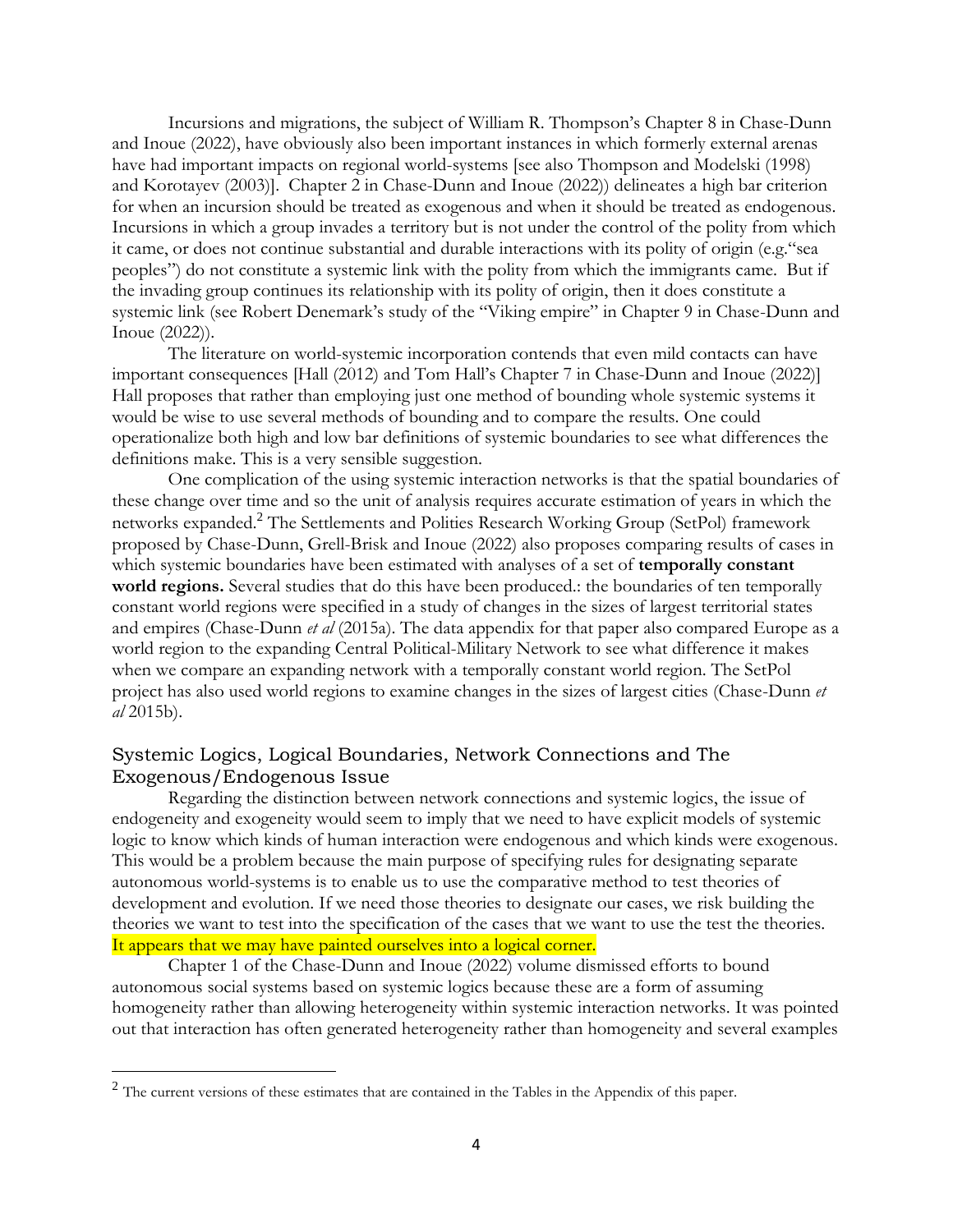were given. This implies that similarities are not a good approach for bounding systemness, because interaction itself often produces differentiation instead of convergence. This idea was extended to include differences in modes of accumulation and systemic logics of interaction, and it was noted that empirically known interaction networks frequently contain polities that have different modes of accumulation. And it was asserted that evidence of interaction is easier to obtain than is evidence about spatial attributes of systemic logics and is therefore a more easily operationalizable approach for empirically bounding whole systems.

But the problem of endogeneity versus exogeneity complicates the idea that evidence of interaction is a simple indicator of systemness. The notion of endogeneity implies a logic of developmental/evolutionary interaction that is substantially self-contained and that can be used to distinguish between endogenous and exogenous interactions. But this has the problem mentioned above: it uses the theory to designate the cases that are be used to test the theory. This is a big problem.

The way out of this conundrum is to use indicators of exogeneity that do not require assumptions about systemic logic. The criteria of two-way interaction that is substantial and durable can be applied to indicate exogeneity without any assumptions about the nature of qualitatively different systemic logics. If we do this, we will not have conflated our method of spatiotemporal bounding with the theories of development/evolution that we want to test.

#### Empirical Issues: Measurement and the Accuracy of Temporal Estimates.

Regarding empirical issues, there are a lot of questions raised by the estimated years in Tables 2.1, 2.2 and 2.3 in Chapter 2 of Chase-Dunn and Inoue (2022) that specify when twenty-two bulk goods, political/military and prestige goods networks became merged or incorporated into other networks (see Appendix A, this paper). At the end of David Wilkinson's examination of transition issues in the unification of the Central, Far Eastern, and Indic states-systems in Chapter 4 of Chase-Dunn and Inoue (2022), he lists several transition issues that will require more investigation:

And on the research agenda as well are the similar issues of states-system expansion and merger that need to be worked out as regards the timing and form of the incorporation of the state systems in Mesoamerica, the Andes, the many sub-Saharan African systems, Japan, and mainland and island Southeast Asia into the Central system during the process of modern politico-military globalization, as well as the linkages between the Indic system and Southeast Asia, the Central system and the Aegean, and even the fusion of Northeast African and Southwest Asian systems that birthed the Central system c. 1500 BC.

As was mentioned in Chapter 2 of Chase-Dunn and Inoue (2022), Claudio Cioffi-Revilla, and Todd Landman (1999) used inscriptions on stelae to study the Mayan states system. The excellent volume on the Postclassic Mesoamerican world-system organized by Michael E. Smith and Frances Berdan [Smith and Berdan (eds.) 2003] used both archaeological and ethnohistorical evidence on trade, warfare, and convergences of iconographic images to examine the nature of systemic interactions in Mesoamerica in the period from 1200 CE to the Spanish conquest. They used a high bar of systemness to explain that what became the Southwest of the United States (Arizona and New Mexico) and Northern Sonora (which they call the Greater Southwest) was external to the late postclassic Mesoamerican system despite the widespread use of turquoise from mines near what is now Santa Fe, New Mexico by the elites of postclassic Mesoamerica. They use the term "contact periphery" to designate the relationship between the Greater Southwest and the Mesoamerican system, but they are clear that they mean that the two regions were not systemically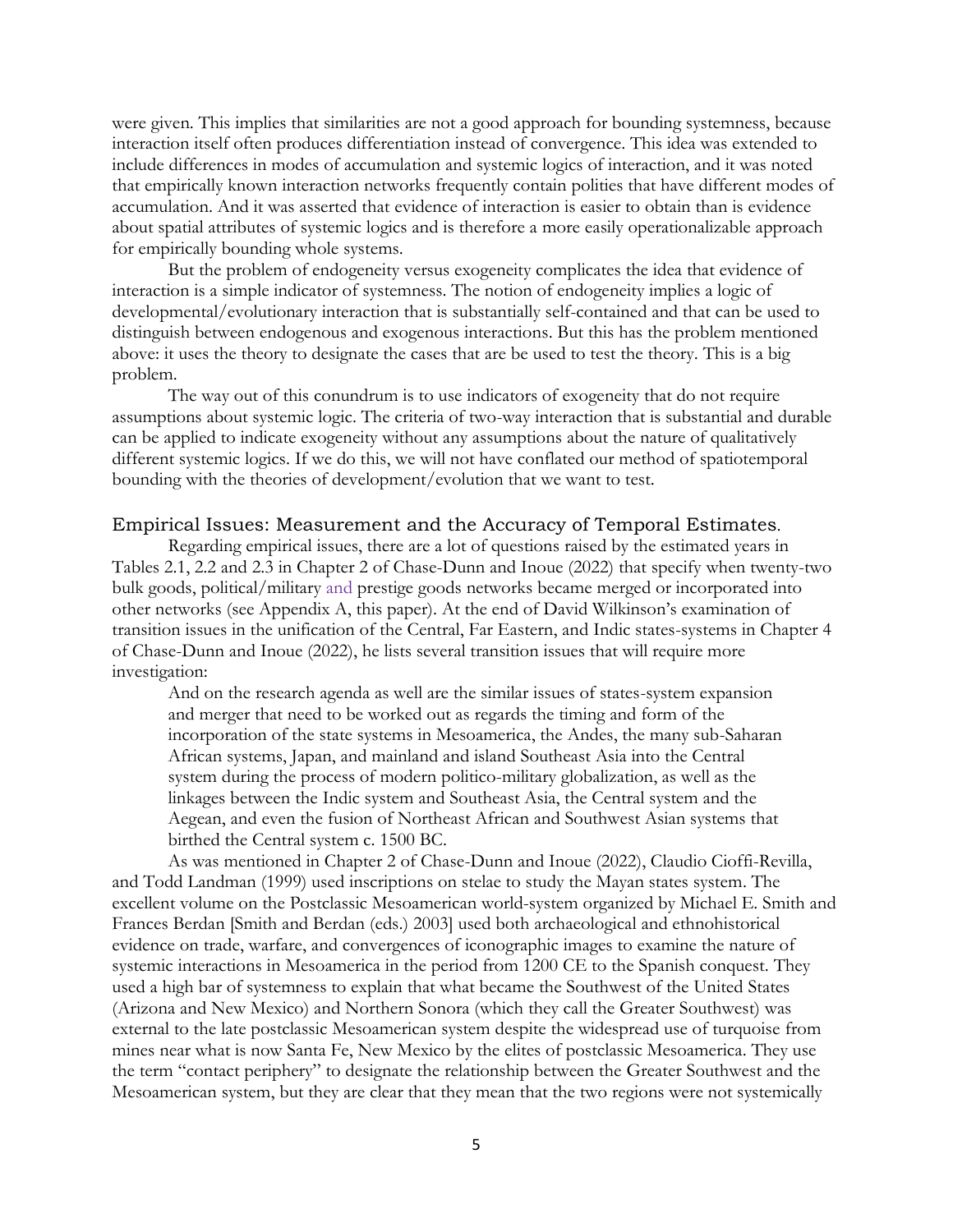connected because the distances were so great that the systemic processes in both regions were not substantially influencing each other.

And Matthew Des Lauriers's (2010) study of Cedros Island (off the Pacific coast of Baja California) contends that these islanders were not systemically connected with the peoples on the Baja peninsula from which they obtained obsidian. The indigenous polities of late prehistoric Cedros Island constituted a very small world-system of maritime-adapted diversified foragers that was only systemically connected with those coastal communities that were adjacent to the island according to Des Laurier.

The authors in the Smith and Berdan (2003) volume never mentioned the nomadic and sedentary polities that occupied the peninsula of Baja California. The extreme desertification that emerged in central Baja California about 7000 years ago constrained the possibilities for interpolity trade because most of the nomadic foraging bands did not have tradable surpluses and so their camps (rancherias) were small and were only occupied intermittently as people moved to where enough food and water were available. The big villages that emerged on late prehistoric Cedros Island (Huamalgua) did import obsidian from a distant source on the Baja peninsula, but Des Laurier (2010) concludes that they were not systemically connected beyond those peninsula fishing villages that were adjacent to Cedros Island.

There is ethnohistorical evidence that the Huamalguenos were producing processed seal skins for export, but Des Laurier does not deem this to have constituted a systemic link, and it is not known how far the seal skins may have traveled by down-the-line exchange. There was also no evidence of the use of proto-money like that which emerged on the Channel Islands of Alta California (Arnold 2004). So, this is another use of the high bar of systemness. The implication of this is that environmental conditions such as the scarcity of potable water and edible plants and animals available to neighboring polities constrained the development of complexity in the polities on Cedros Island even though the islanders had more water and more access to food. When neighboring polities do not produce tradeable surpluses there is little incentive to develop beyond subsistence production. It was the lack of water, and therefore of food, that reproduced the very small world-systems of Baja California by constraining the emergence of trade networks between non-adjacent polities.<sup>3</sup>

New archaeological and genomic research is making it possible to study the Mesoamerican, Andean, and African systems with even greater time depth (e.g. Jimenez 2020). But close knowledge of the timing, size and engaged combatants of battles and alliances that is needed to study the boundaries of a political-military network is difficult to glean from archaeological evidence alone and usually must rely on the availability of documents.<sup>4</sup> We have modified our earlier stance that archaeological evidence alone, in the absence of historical documents, is incapable of estimating the boundaries of empires in response to the thoughtful work of Michael E. Smith (2019). Smith (2019) outlined the ways in which archaeological and epigraphic evidence can be used to bound empires and the problems involved in doing this. He notes that some polities are organized as hierarchical

<sup>3</sup> And this same ecological constraint seems to have been the major contextual factor behind the nearly complete extermination of the indigenous populations of Baja California by the processes of incorporation into the Europecentered system. The Jesuit and Franciscan missionaries, the Spanish soldiers, and the pearl fisheries eventually wiped out almost all the indigenous inhabitants in the Sothern two-thirds of Baja. The Jesuit process of "reduction" – using imported foodstuffs to entice the nomadic foragers into wearing clothes and living together in large groups, ostensibly to save their souls, resulted in recurrent epidemics that eventually killed off the people they were trying to save. The indigenes of Alta California were also demographically clobbered by missionization, settler massacres and endemic diseases, but enough of many of them survived to make a demographic comeback. Another irony: it was syphilis, a disease that originated in the Americas, that was the final death knell of the Baja indigenes (Aschmann 1959).

<sup>4</sup> See also Paris (2008)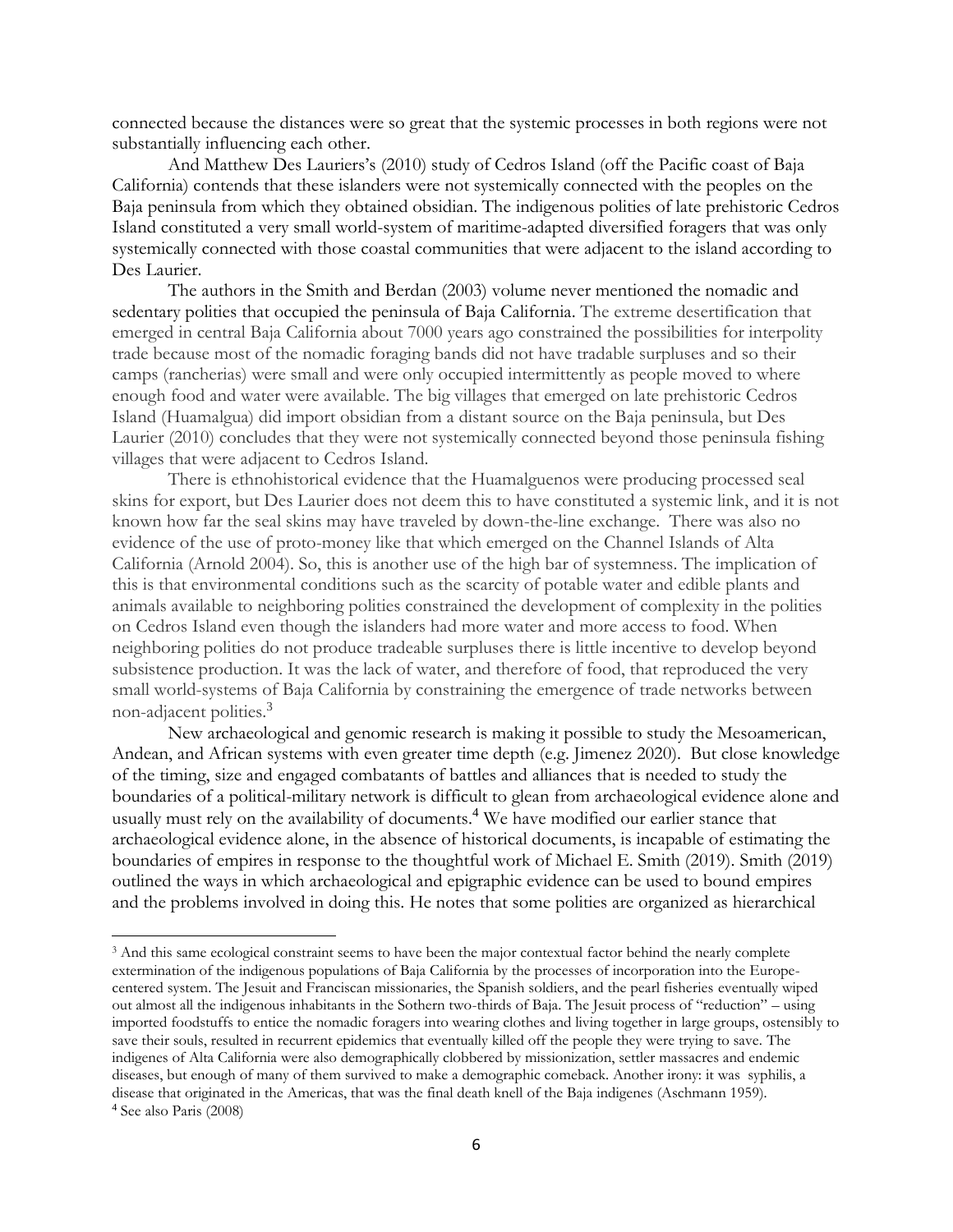links with persons rather than as links with a territorially-bounded polity, and that these personcentric polities often have very complicated and overlapping spatial boundaries. This complicates the problem of designating the spatial boundaries of polities. But Smiths proposed methods do not usefully provide archaeological methods for bounding of political-military networks. For these purposes documents remain a necessary type of evidence.

David Wilkinson has produced an insightful specification of the emergence of geopolitical world-systems in Africa and their linkages with each other and with the Central Political-Military Network (Wilkinson 2015). Four of these autonomous African Political-Military Networks designated by Wilkinson are included in the tables in Chapter 2 of Chase-Dunn and Inoue (2022) (in Appendix A of this paper): Egypt, West Africa, West Central Africa and East Africa. Wilkinson also thinks it likely that there may have been an autonomous Political-Military Network in the African Great Lakes region, and he lists thirteen other regions in Africa that either may have been autonomous states systems or that were linked with larger Political-Military Networks (see Figure 1). 5

Evidence based on archaeologically visible survivable trade objects is good for ascertaining the rise and expansion of exchange networks. New and improved methods for doing this continue to emerge. Thorough archaeological surveys of large regions allow us to study how interaction networks and core/periphery relations changed over long periods of time (e.g. Feinman and Nicolas 2017 for a summary of the project that focused on the Valley of Oaxaca and some of its surrounding regions). New techniques for studying the human genome are allowing us to better distinguish between migrations and diffusions (Raff 2022). And less cumbersome techniques for sourcing obsidian (volcanic glass) have emerged (Millhauser, Rodríguez-Alegría and Glascock 2011). Regarding East Asia, there has been an explosion of new studies based on documentary evidence for trade and geopolitical interactions (e.g., Gunn 2018).

A lot of new work has been done on the Indian Ocean as a systemically linked world region (e.g., Beaujard 2005; 2019) and further archaeological and historical research on African settlement systems and trade will allow the addition of more independent networks (e.g. Kea 2004). Wilkinson also included Chibchan, a culture area on the Central American Isthmus and in Northern South America, as a possible interpolity system separate from the Andean and the Mesoamerican. If we examine world-systems with settlements smaller than ten thousand residents this enables the addition of a very large number of whole-system cases. Wilkinson also suggested that there was a separate Irish interpolity system (but see Chapter 9, Chase-Dunn and Inoue (2022)). Our estimates of the years in which non-Central interpolity networks and trade networks merged or were engulfed by one another need to be checked by area experts. The methods developed by the SESHAT project for coding degrees of certitude should be employed for improving the estimates in the appended tables.

<sup>5</sup> Recall that Wilkinson uses a largest city-size cut-off of 10,000 residents before he thinks that cities and states existed in a region. If we are also interested in world-systems with smaller settlements and less complex polities (chiefdoms) then all the regions he mentions were autonomous systems before the emergence of large settlements.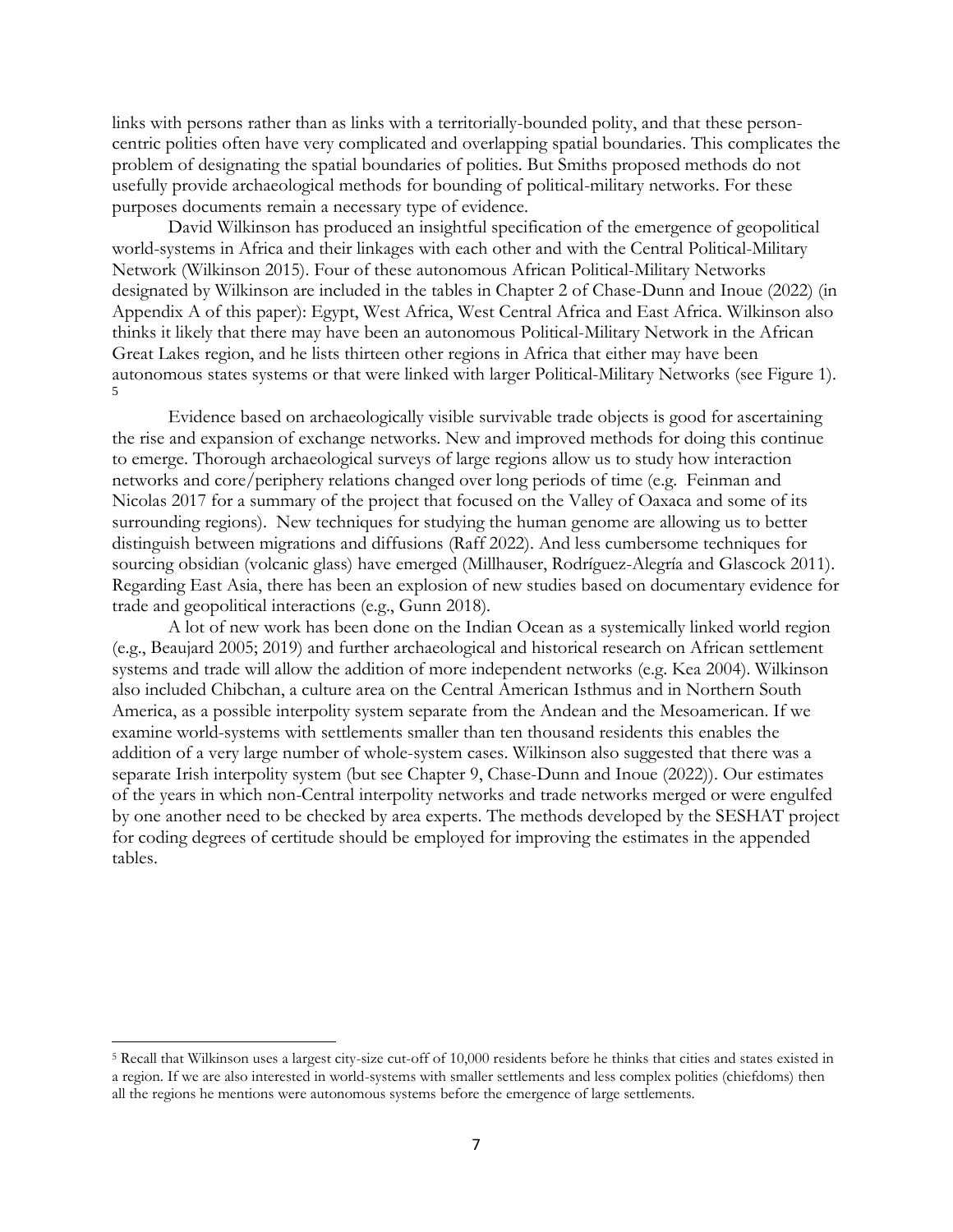

**Figure 1: African Cities and Political-Military Networks, Sources: Wilkinson (1993, 2015)**

#### Whole Networks vs. Place-Centricity

Chapter 3 in Chase-Dunn and Inoue (2022) by sociologist Robert Hanneman, proposes a method for using formal network analysis to bound interaction networks by using data on whole multidimensional networks focusing on cities as nodes. Multidimensional means that different kinds of links or interactions between cities can by analyzed separately or can be combined to produce a specification of modular regions based on the combination of different kinds of connectedness. Hanneman uses formal network analysis to calculate modularity – a measure of the degree to which groups of nodes have greater interactional density of ties relative to other groups of nodes in the territory being studied. He studies interactions among settlements (cities), which is a very good approach, and notes how social network analysis can be used to look at settlement networks while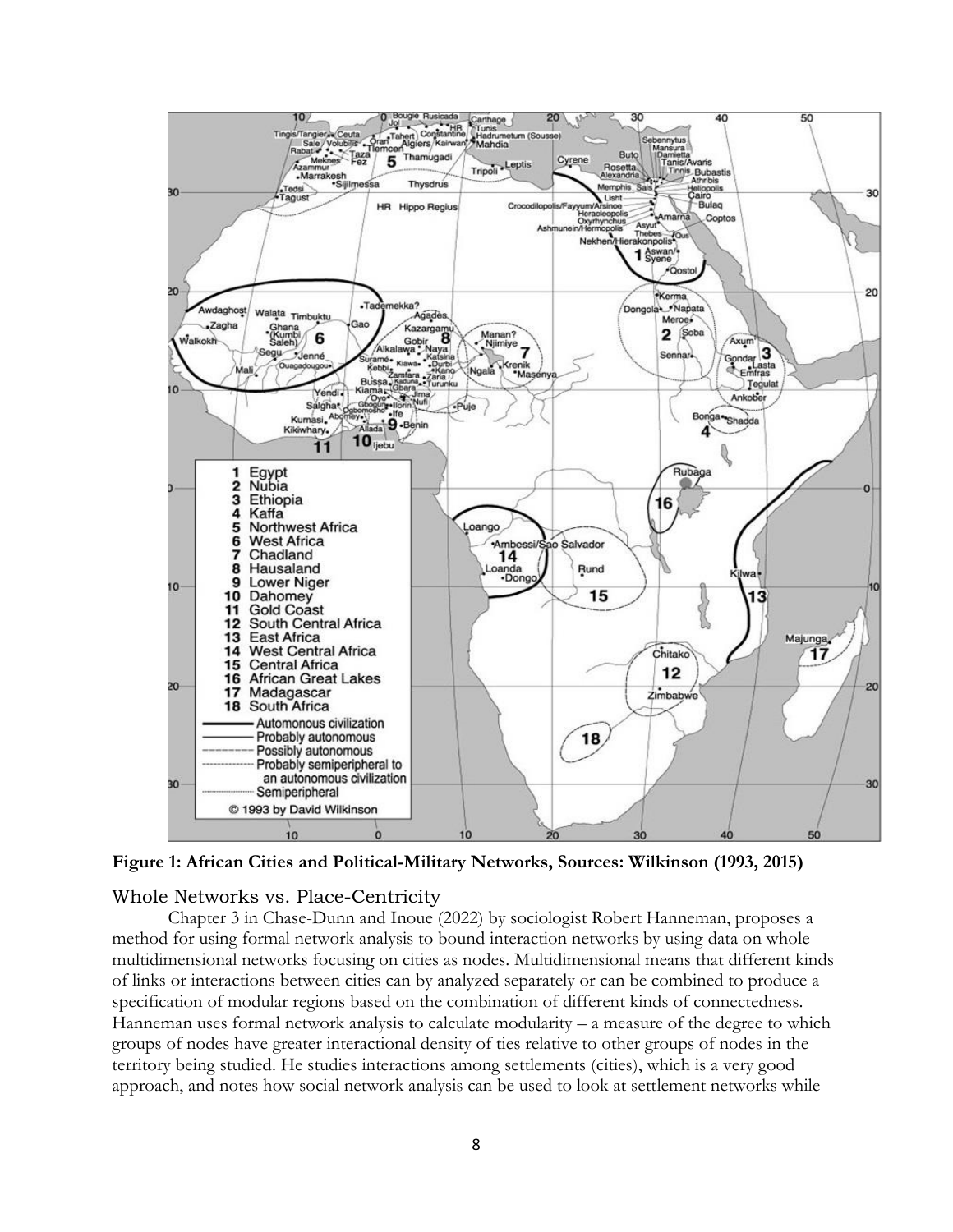also considering that groups of settlements are affiliated with one another by virtue of being within territorial states.

This is a promising alternative approach to spatially bounding interaction systems that does not require the place-centric and fall-off assumptions proposed in Chapters 1 and 2 of Chase-Dunn and Inoue 2022). Not having to designate a focal locale by having information about an entire network composed of nodes makes it possible, as Hanneman demonstrates with two empirical settlement networks, to allow the boundaries between sub-networks to emerge from the data. The modularity approach compares the connection densities among nodes to produce those sets of nodes that are more connected. Regions are subgroups of nodes that are more densely connected with one another than they are with nodes in other regions. Hanneman uses the Girvan-Newman modularity algorithm allows the picking of an optimal number of regions for a given set of nodes.<sup>6</sup> Hanneman also points out that groups of nodes can be analyzed in terms of shared characteristics such as having the same language or being part of a larger territorial state.

Hanneman uses two sets of settlements to illustrate how network modularity can divide a set of cities into groups that are more tightly connected with one another. The first network is a set of forty-four cities that were within the Roman Empire during the early Christian period. The second set is forty-nine cities that were trading with cities in Southern German states around 1500 CE. Neither of these cases plausibly contained whole world-systems. The regions produced by the modularity algorithm were subregions within either a single state (the Roman Empire) or within a small segment of the expanding Europe-centered world-system of the sixteenth century. All world-systems are nested networks, with subregions within larger regions. Hanneman also notes that the trade networks in Central Europe designated in Peter Spufford's (2002) study were not complete networks because they were based on statistics from Southern German cities and states. To have complete network data it is important to know all the connections among all the nodes, not just the connections of some of the nodes. In practice this requires using trade data from all, or nearly all the nodes, not from a subset of nodes.

The method proposed by Hanneman has the great advantage of allowing the systemic networks to emerge from the data rather than being produced by the place-centric and fall-off constraints proposed in Chapters 1 and 2 of Chase-Dunn and Inoue (2022). What needs to be done is to apply this method to places and times for which true network-wide information on node interactions are available and that plausibly contain more than one interactive world-system. One danger in using historical collections is that they usually rely on records from one (or a few) particular location(s) (so-called ego-centric networks), which reintroduces place-centricity and provides only a sample of what the complete network would look like if information were available about all the connections of all the nodes.<sup>7</sup> The modularity approach needs to be tested using truly network-wide information about connections among nodes and for regions in which there is plausibly more than one world-system.

The modularity approach might produce a set of regions that would enable us to test the hypotheses about the eight interaction regions in  $13<sup>th</sup>$  century CE Afroeurasia proposed by Janet Abu-Lughod (1989) (see Figure 2).<sup>8</sup> One huge advantage of the Hanneman modularity approach is

<sup>6</sup> Though in the examples given in Hanneman's Chapter 3, in Chase-Dunn and Inoue (2022)) there are instances in which the algorithm produces different numbers of regions with nearly the same degrees of connectedness. See discussion of Figure 3.3 in Chase-Dunn and Inoue (2022)

<sup>7</sup> This is especially a problem with the Ciolek's (2000) compilation of trade routes, which Hanneman used to indicate trade routes among Roman cities.

<sup>8</sup> Abu-Lughod's eight overlapping trade regions have been adopted as illustrating "archaic globalization" in the Wikipedia article on that topic.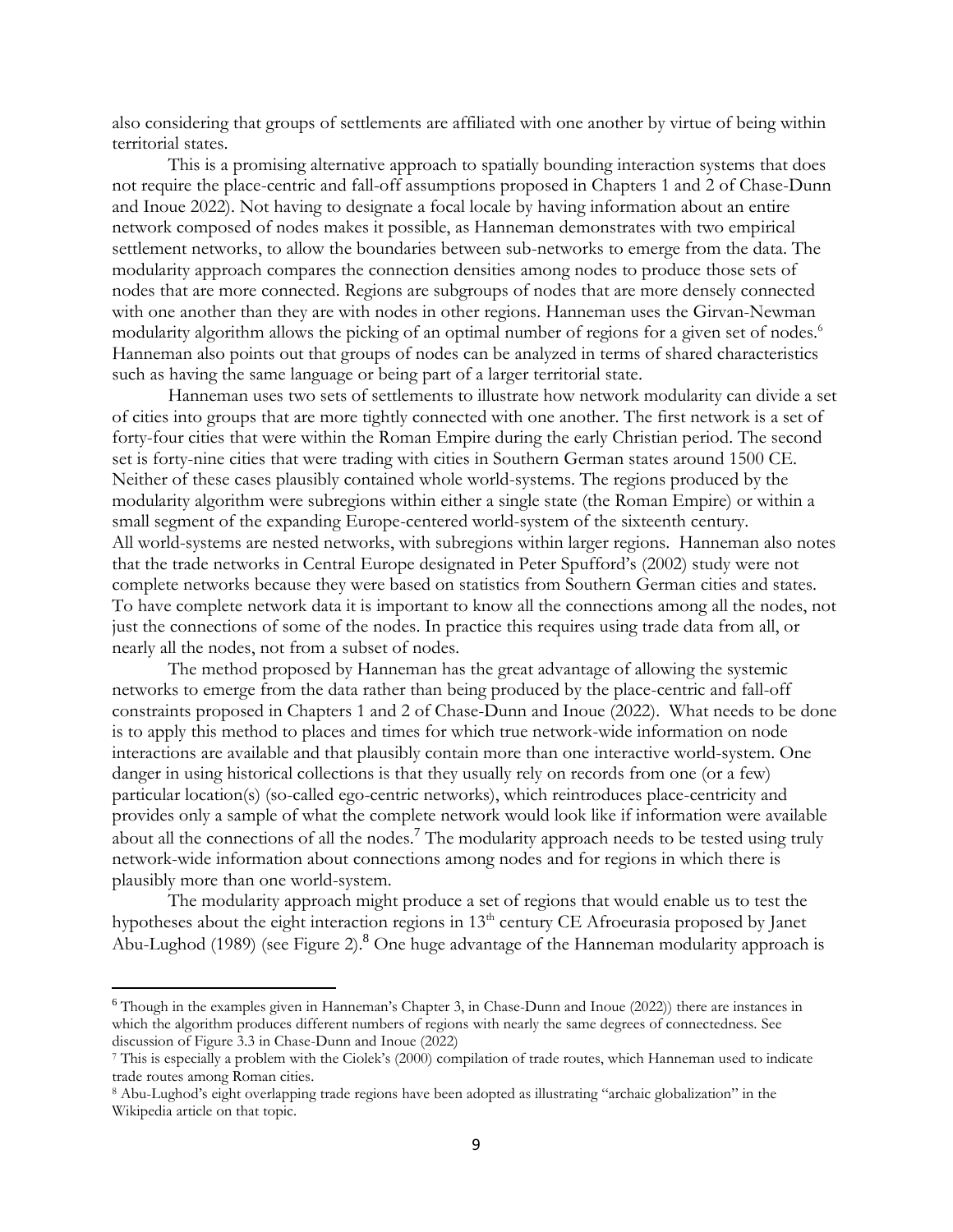that it makes it possible to study different kinds of interaction separately and to combine them. The nested network world-system structure posited in Chapter 1 of Chase-Dunn and Inoue (2022) could be empirically evaluated by looking at Bulk Goods networks, Political/Military networks, Prestige Goods networks, and Information networks separately and comparing them. Hanneman also suggests several ways for combining different kinds of interactions:

An alternative general approach is to consider all the forms of relations among settlements simultaneously. There are a variety of ways that one might do this, and each conceptualizes the meaning of "region" and "boundary" in somewhat different ways. One method would be to scale the multiple relations to create a single quantitative index of the strengths of dyadic ties. A second approach could be to characterize the relation between the members of each dyad as having a qualitative type or profile, according to which types of ties predominate. Equivalence analysis could also be applied. Structural equivalence methods would identify settlements as being in the same region if they had similar patterns of ties to other specific settlements.

All three of these approaches should be tried. The single quantitative index could be used to examine what was said in Chapters 1 and 2 of Chas-Dunn and Inoue (2022) regarding the likelihood that the Bulk Goods and Political/Military networks are probably more systemic than the Prestige Goods and Information networks.<sup>9</sup>



<sup>&</sup>lt;sup>9</sup> The World Historical Gazetteer project ([http://whgazetteer.org/\)](http://whgazetteer.org/) is producing a huge data set of temporally scoped place records derived from historical sources that will be useful for producing more complete interaction networks.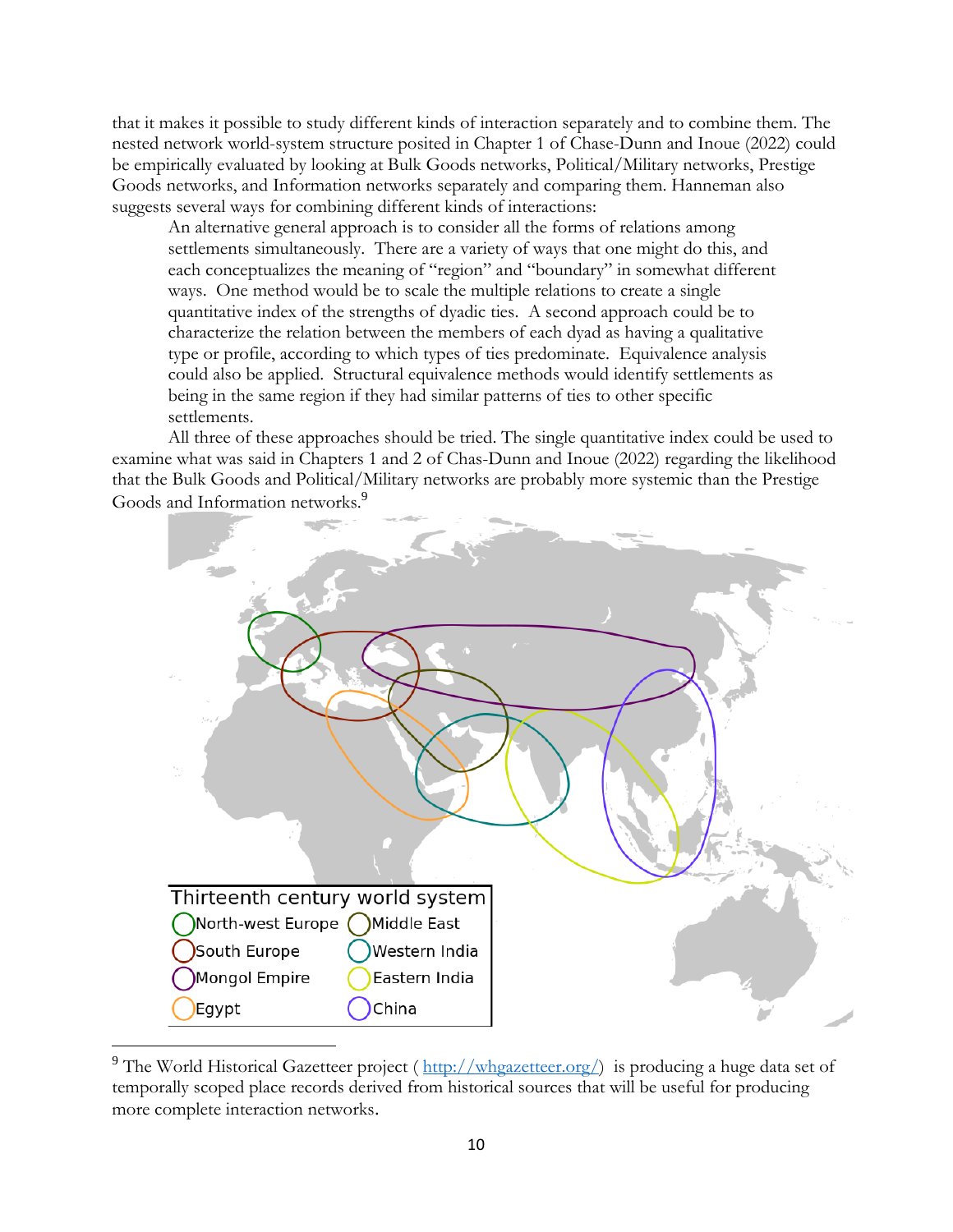## Figure 2: Thirteenth century Afroeurasian globalization based on the [Janet Abu-Lughod](https://en.wikipedia.org/wiki/Janet_Abu-Lughod)'s *Before European Hegemony: The World System A.D. 1250-1350*

## [https://commons.wikimedia.org/wiki/File:Archaic\\_globalization.svg](https://commons.wikimedia.org/wiki/File:Archaic_globalization.svg)

This approach would be especially valuable for studying whole world regions such as the Indian Ocean or Afroeurasia or the global nineteenth century in which the East Asian and Europecentered Political-Military Networks were merging.<sup>10</sup> Janet Abu-Lughod's focus on the Thirteenth century CE is totemic (see Figure 2), and now we have Philippe Beaujard's (2019) detailed and theoretically sophisticated world history that looks at Afroeurasia from the perspective of Madagascar and the Indian Ocean, but that covers a much longer period than Abu-Lughod did with the same geographical breadth. Beaujard's maps of the Afroeurasian world-system since the first millennium BCE (Beaujard, 2019, vol. I: p. 424 ff. and vol. II : pp. 110ff and 590ff) show his cycles of the expansion of regional world-systems as well as the locations of large cities, core areas and semiperipheral regions. The Hanneman modularity approach could be used to verify or modify Beaujard's depiction of systemic boundaries. If data were available on battles and alliances the Hanneman approach could also be used to test David Wilkinson's depiction of world-systems in Africa (see Figure 1 above).

#### Waves of Globalization and Deglobalization: Durability, Oscillations and Collapse

Structural globalization is defined as intensifying and expanding interconnectedness, a process that has been occurring since all humans were nomadic foragers in the Paleolithic. Annual migration circuits got smaller as bands got larger and population density increased. Staying longer in the winter camp was on the way to sedentism. The first year-round settlements emerged in the Mesolithic when some people moved down the food chain to harvest natural stands of grain and to hunt smaller animals and to fish. These were forms of the appropriation of nature that had faster recoveries and allowed for greater population density. This made it possible for people to stay in the same place and still get enough food. Village life also made it easier to have more children. And trade between settlements substituted for raiding and made larger populations possible. Horticulture emerged in places in which there were already sedentary foragers. It was more work than gathering, but allowed a larger population to be fed, increasing the sizes of villages.

The emergence of trading networks among diversified foragers is visible in the archaeological record in those instances in which goods were traded that are resistant to the ravages of time. Obsidian is volcanic glass. It can be chipped to make very sharp blades or projectile points. It can also be bombarded with x-rays to determine its chemical composition which allows archaeologists to distinguish between different obsidian outcrops. This geographical sourcing can be done on both finished tools and on "debitage," the waste chips that are produced during the process of toolmaking. Obsidian also begins absorbing moisture as soon as a new surface is exposed, so the depth of the absorption layer is a rough indicator of how long it has been since the piece was worked.

 Obsidian was not available to all those peoples who were producing stone tools, but where it was available, we can use archaeological evidence to study the expansion and contraction of trade networks and we can see how obsidian from different sites was used across space.<sup>11</sup> We can also use

<sup>&</sup>lt;sup>10</sup> The critique of Eurocentrism has produced some very good place-centric studies starting from mainland Southeast Asia (Lieberman 2003, 2009), or Central Asia (Barfield 1989; Beckwith 2009), but good close studies that focus on the whole Afroeurasian system are still rare.

<sup>11</sup> A valuable overview of obsidian studies in Mesoamerica is contained in the collection edited by Mark N. Levine and David M. Carballo (2014). Gary Feinman and Linda Nicolas (2020) use the collection of sourced obsidian they have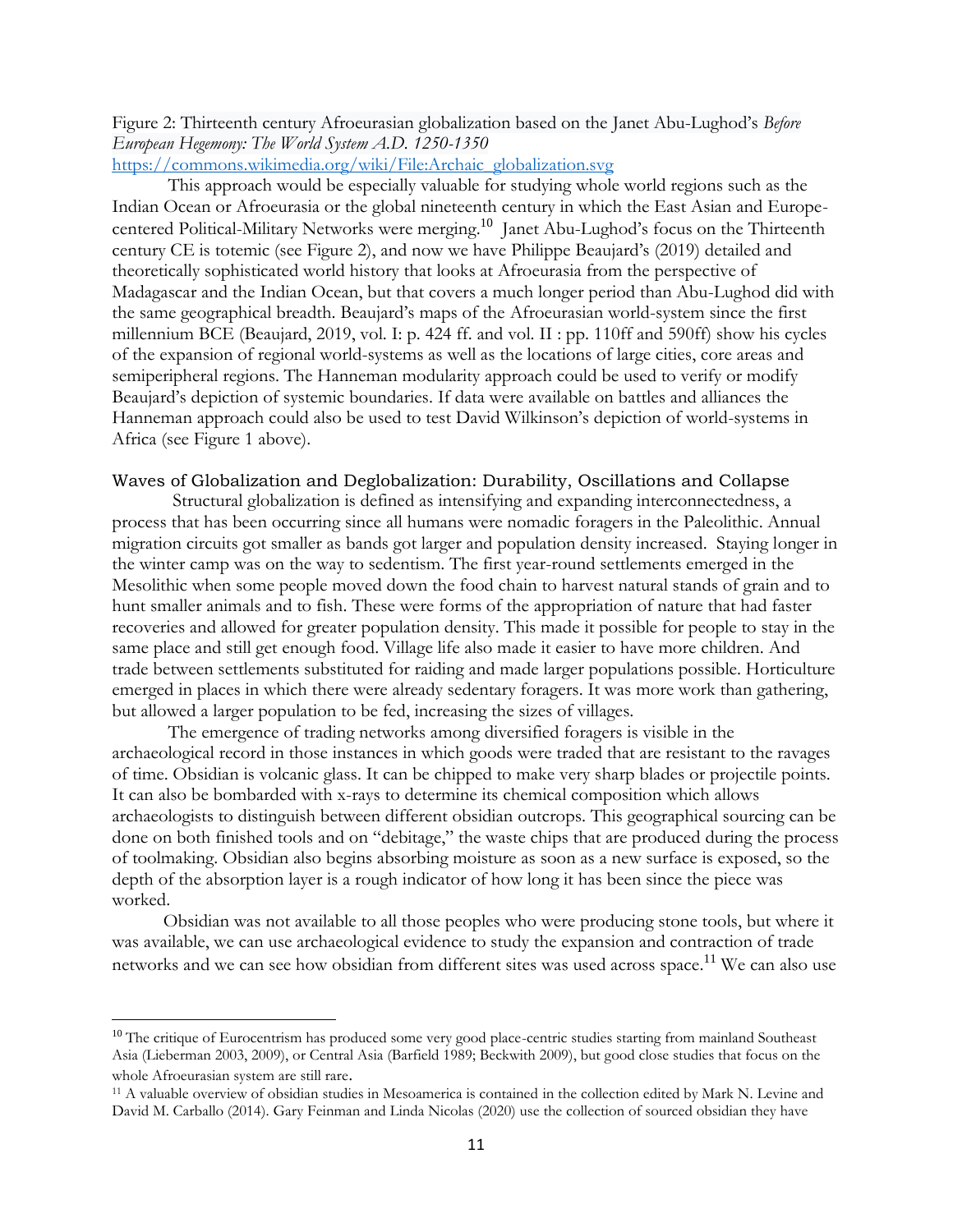archaeological artifacts such as shells, or shell-beads (beads made from shells) to study the emergence and contraction of trade networks.

 The long-run story of globalization is about the expansion of small interaction networks that merged with one another and became engulfed by larger ones to eventuate in the single global network of today. But human interaction networks contract as well as expand. The long-term expansion trend is broken up into several short or middle-run oscillations in which there were periods of geographical contraction and decreases in the spatial extent and intensity of exchange networks. These cycles can be seen in the archaeological evidence as having operated in the small world-system of Northern California. Chase-Dunn and Mann (1996:36, 140-141) discuss "pulsating" trade networks and describe archaeological evidence for the rise and fall of interpolity trade networks based on different kinds of shell beads that emerged to link the small-scale polities of Northern California with peoples in the Great Basin and in Central California. The first wave that linked the coast of Northern California with the Great Basin emerged from about 2000 BCE to 200 BCE, then contracted from 200 BCE to 700 CE, and then expanded again from 700 CE to 1500 CE. Beginning in the 16<sup>th</sup> century CE there was a major expansion within what became California based on a different kind of shell (clam disk beads), that linked Northern California with bead producers near Clear Lake in Central California who used clam shells obtained by trade from coastal Bodega Bay.

 The high-bar durability rule that we have adopted from David Wilkinson would seem to occlude these oscillations (contractions), but the systemic boundaries approach can also be extended to pay greater attention to both the periods of expansion *and the periods of contraction*. Doing this would help us test explanations of the institutional and technological conditions that were needed to establish and maintain larger and more intense connectedness.<sup>12</sup>

Whereas it is true that all world-systems seem to exhibit cycles of trade expansion and contraction, studies of long-term change also show that periods of contraction and collapse have always been followed by renewed periods of expansion (Wilkinson 1995; Inoue *et al* 2012; Inoue *et al*  2015 Beaujard 2019: Volume 2.).

### Modeling, Simulating and Testing Theories of Sociocultural Evolution

Macrosociologist Michael Mann (2016) argued that human world history, when traced as the patterned development of his four types of social power, does not reveal trends or patterns that can be understood as sociocultural evolution because the causes of the episodic and uneven emergence of complexity and hierarchy have not been well formulated or tested. We agree that the theorization of human social change has been distorted because most theorists use the wrong level of analysis – single polities instead of systems of interacting polities. The specification of decision rules for bounding whole systems has been intended to facilitate the use of the comparative method for formal testing of causal explanations of sociocultural evolution.

But the next problem is to develop theoretical models that explain the dynamics of interacting causes of the emergence and expansion of hierarchies and sociocultural complexity both within polities and in interpolity systems. Chase-Dunn and Hall (1997: Chapter 6) formulated an "iteration model" of whole world-systems that was intended to explain systemic continuities across small, medium, and large world-systems. Empirical studies of the causes of fluctuations in settlement sizes and the territorial sizes of polities reveal that some of the upsweeps of these kinds of scale were

assembled to study and interpret long-term changes in Mesoamerican trade networks and to focus on the nature of systemic interactions between Monte Alban and Teotihuacan.

<sup>12</sup> Chase-Dunn, Kim and Alvarez (2020) and Kim (2021) are studies that focus on recent periods of structural deglobalization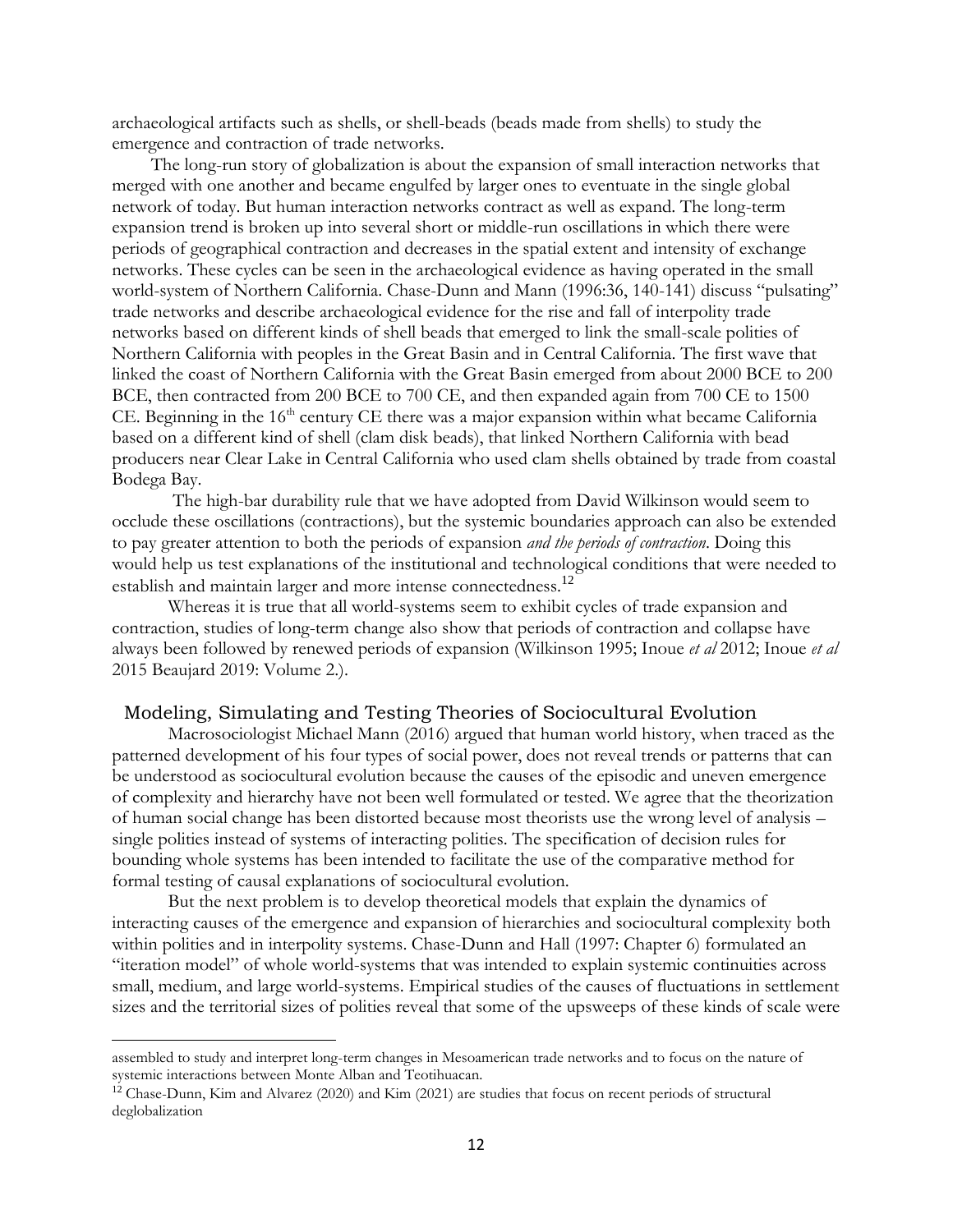not explained by characteristics of whole world-systems but rather by processes operating within single polities. And so, Hiroko Inoue and Christopher Chase-Dunn (2021) have proposed a multilevel model inspired by the Goldstone/Turchin structural demographic model of state collapse (e.g. Turchin and Nefedov 2009) and the system-level iteration (spiral) model proposed in Chase-Dunn and Hall (1997). Philippe Beaujard (Chapter 11, Chase-Dunn and Inoue (2022)) also proposes a related causal model of world-system cycles before the sixteenth century CE. These models provide causal explanations, but not testing.

Formal quantitative models can be used to perform computational simulations in which the model's assumptions regarding the nature of causal connections among variables and the hypothesized quantitative forms of these relationships are specified (estimated) and then the models are run to see what happens. The big advantage of computational simulation modeling is that real data are not required. The inclusion of variables, the posited causal relations among the variables and the hypothesized quantitative nature of those connections are inspired by either knowledge of how things happened in particular cases or by knowledge about earlier explanations. The outcomes of these simulations can be compared with what is known to happen in the real world and unexpected results inform reexamination of the modeling assumptions.

Fletcher *et al* (2011) performed a computational simulation of comparative world-systems theory's iteration model of early small-scale human societies. The polities modeled were composed of sedentary foragers and simple horticulturalists that rely upon basic subsistence technologies and display low levels of internal differentiation. The world-systems theory's iteration model proposed by Chase-Dunn and Hall (1996: Chapter 6) integrated several processes of demographic regulation: environmental constraints, migration, circumscription. intra-polity conflict, and inter-polity warfare. Computer simulation of this model reveals that different degrees of resource richness, land area, and initial population size have important effects on the average population levels and the behavior of interacting polities. A well-known ecological phenomenon, "the paradox of enrichment," emerges when polities interact through warfare. Variations in the size and resources of local and regional areas, along with climatic variation, provide explanations of patterns of warfare in such systems. To make the iteration model compatible with other existing simulations of early human societal demographic regulation, the authors also demonstrated that the ability of polities to regulate fertility has large consequences for both population sizes and inter-polity relations. This initial simulation holds technology and social organization constant to examine the demographic consequences of resource use and competition among polities for resources.

Models can also be tested by finding plausible quantitative data that can be used as proxy measures for the variables in the model. Measurement error models can also be developed to help construct multivariable indicators. An example of the testing of a system-level model is provided by Peter Turchin's (2016) structural-demographic study of political strife in the United States over the past 200 years. Turchin evaluated his model by operationalizing the variables.<sup>13</sup>

For cross-world-system quantitative testing it would be desirable to have at least thirty separate world-systems instead of the twenty-two included in the tables in Appendix A. Thirty is a number that is widely understood as the minimum for testing multivariate statistical models. So, the extensions suggested above to the list of systems that can be spatio-temporally bounded to assure that they are non-overlapping, a requisite of the comparative method discussed in Chapter 1, would make the multilevel models of the kind proposed by Inoue and Chase-Dunn statistically testable using multiple regression. The practice of starting elsewhere to generate more whole non-

<sup>&</sup>lt;sup>13</sup> Time series analyses using Granger test of antecedence can be used to infer causal relations among variables that are attributes of a single case using time points as the unit of analysis.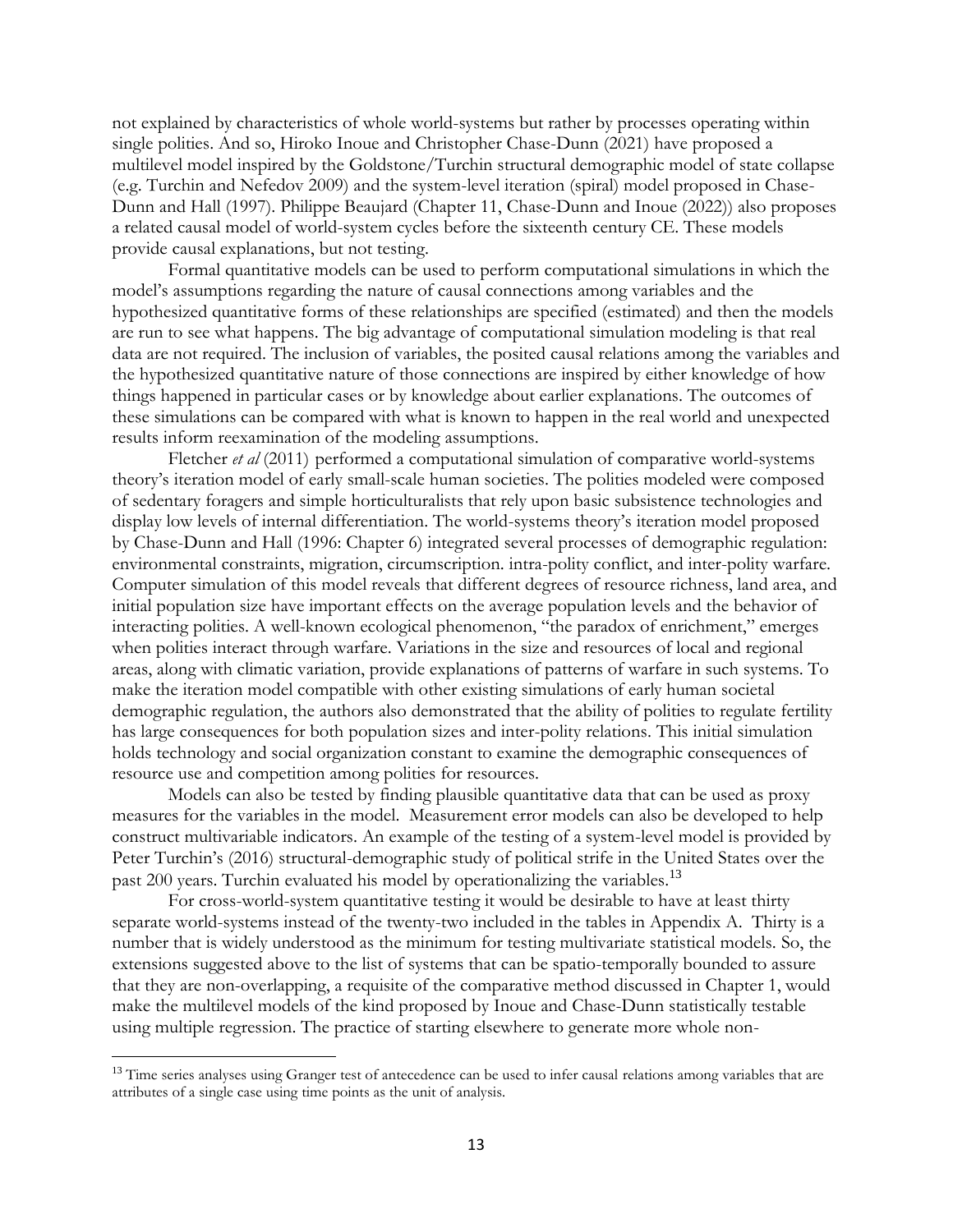overlapping systems can benefit from the coding produced by the SESHAT Global History Data Bank that studies thirty targeted Natural Geographical Regions (SESHAT n.d.). The ArchaeoGLOBE Project (Lucas 2019) and the World Historical Gazetteer also contain valuable evidence that should be used to expand the number of independent world-system cases.

Qualitative comparative studies of world-systems are also an expanding cottage industry that need not wait for the building of a quantitative world-historical data set. New studies inspired by Andre Gunder Frank's (1997) *Reorient* and Giovanni Arrighi's (2008) *Adam Smith in Beijing* are reexamining 19<sup>th</sup> century so-called "Chinese stagnation" and the processes by which the Central and East Asian systems became connected (e.g., Gunn 2018; Ru 2020).<sup>14</sup>

## The Future of Systemic Boundaries

Some might reasonably imagine that world-system boundaries have stopped expanding at the level of the whole Earth, but the processes of the expanded and intensified integration punctuated by periods of deglobalization is not done and may never be. The next few decades of the 21<sup>st</sup> century may well see a period of uneven deglobalization as discussed above, but if humanity can manage to survive another period of multipolarity and deglobalization there will probably be future waves of increasing integration and decline.

The problems that humanity has presented to itself in the  $21<sup>st</sup>$  century are huge and frightening: anthropogenic climate change, massive global inequalities, waves of global pandemics, another phase of structural deglobalization, a new cold war between the declining hegemon (the United States) and a rising China and a resurgent Russia (Foster 2021), another wave of population pressure as the total human population reaches its peak, and the consequences of the changes in the age distribution that is part of the demographic transition from higher to lower death and birth rates. If these issues can be mediated while also avoiding interstate warfare with weapons of mass destruction, another upswing of globalization will emerge before the end of the 21<sup>st</sup> century. Global economic and political integration will very probably continue. And transportation and communications technologies will continue to reduce the tyranny of distance. Even if a major conflagration and sustained collapse occurs, it is likely that the survivors will try again and will eventually arrive back to a somewhat similar situation to the one that we now face.

The upward trajectory of globalization will probably continue in an eventual renewed phase after the current time of troubles. One question for social scientists and for humanity is whether the expansions of humanity into physical space (astrosociology) and cyberspace will qualitatively change the dynamics of development or will just be a somewhat evolved version of the global capitalism that has emerged in the late  $20<sup>th</sup>$  and early  $21<sup>st</sup>$  centuries (Bergesen 2019)? If human history and the patterns of sociocultural evolution are kept in mind, some things remain the same while other things go through qualitative transformations. A more democratic, humane, and sustainable global society is a possibility, but not an inevitability. We are somewhat optimistic that our species will be able to meet the challenges of the 21<sup>st</sup> century and to continue the evolution of sociocultural complexity that began in the Stone Age. Species are born, they live and the die, like regimes, polities, organizations, and individual humans. But humans (and the transhumans and our AI mind children) probably have a long future both on this planet and in space. We will probably survive the current time of troubles, but how far back we get knocked and how long it takes to recover are big issues. The important thing to do now is to remind each other that situations of the current kind have happened before and that ideas about a better world society and institutional experiments with those ideas will likely become relevant again at some point in the future.

<sup>14</sup> Ho-fung Hung's Chapter 14 (Chase-Dunn and Inoue (2022)) discusses the capabilities of East Asian capitalism in the seventeenth and eighteenth centuries.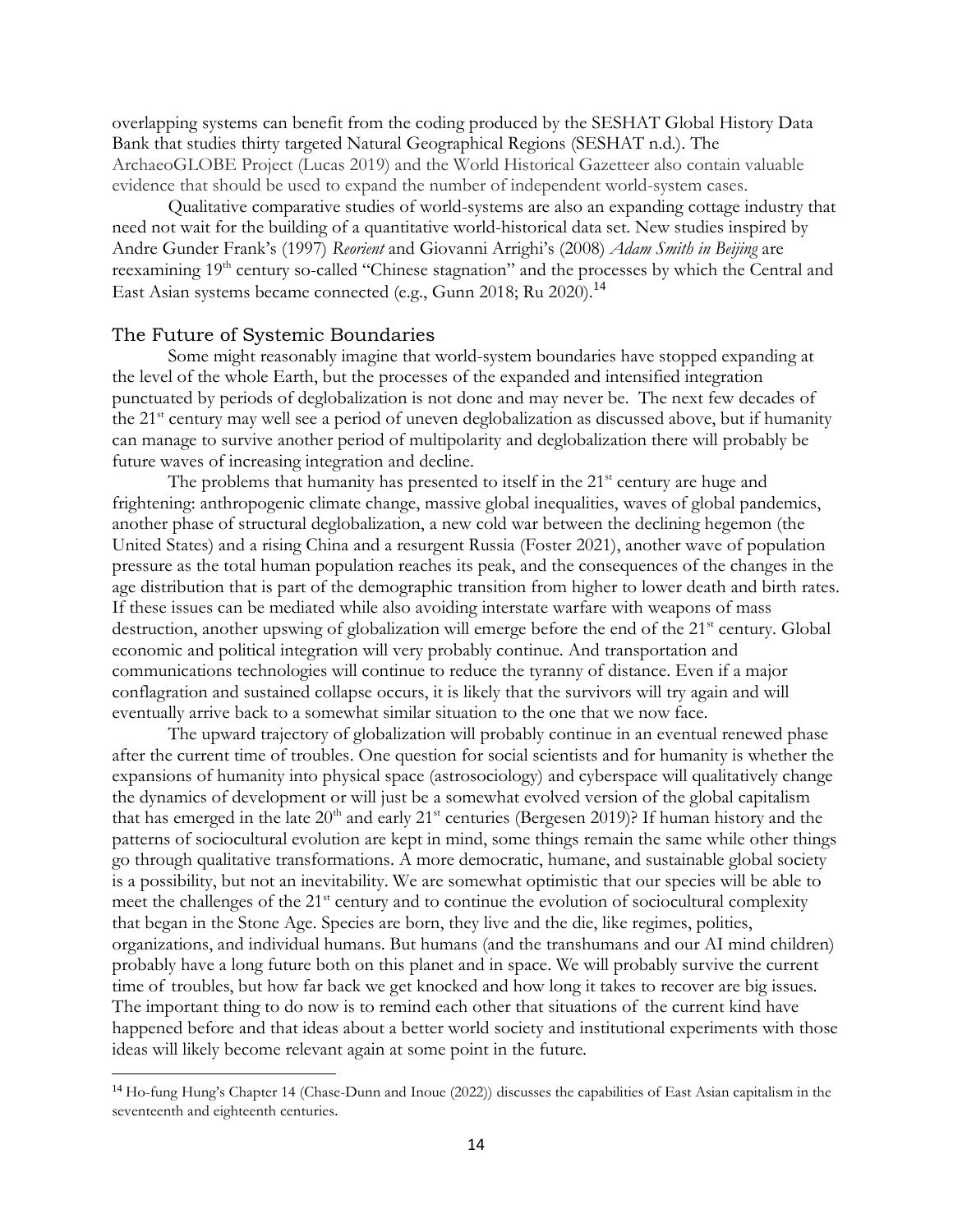#### References

- Arnold, Jeanne E. (ed.) 2004 *Foundations of Chumash Complexity*. Cotsen Institute of Archaeology. University of California-Los Angeles
- Arrighi, Giovanni 2008 *Adam Smith in Beijing*. London: Verso.
- Aschmann, Homer 1959 *The Central Desert of Baja California: Demography and Ecology.* Berkeley: University of California Press.
- Barfield, Thomas J. 1989. *The Perilous Frontier: Nomadic Empires and China*. Cambridge, MA: Basil Blackwell.
- Beaujard, Phillipe 2005 "The Indian Ocean in Eurasian and African World-Systems before the Sixteenth Century" *Journal of World History* 16, 4:411-465.
	- **\_\_\_\_\_\_\_\_\_\_\_\_\_\_\_** 2019 *The Worlds of the Indian Ocean. Vol. 1, From the Fourth Millennium BCE to the Sixth Century CE; vol. 2, From the Seventh Century to the Fifteenth Century CE***.** Cambridge: Cambridge University Press
- Beckwith, I. Christopher 2009 *Empires of the Silk Road.* Princeton: Princeton University Press.
- Bergesen, Albert 2019 "Max Weber in Outer Space " Presented at the "Social Theory for Our Grandchildren: Humanity's Future in Theoretical Perspective" session of the Annual Meeting of the American Sociological Association, New York City, August 10-13
- Chase-Dunn, C. and Thomas D. Hall 1997 *Rise and Demise: Comparing World-Systems* Boulder, CO.: Westview.
- Chase-Dunn, Christopher and Kelly M. Mann. 1998. *The Wintu and Their Neighbors*. Tucson: University of Arizona Press.
- Chase-Dunn, Christopher and Bruce Lerro. 2013. *Social Change: Globalization from the Stone Age to the Present*. New York: Routledge. The Data Appendix for this book is at <https://irows.ucr.edu/cd/appendices/socchange/socchangeapp.htm>
- Chase-Dunn,C. Hiroko Inoue, Alexis Alvarez, Rebecca Alvarez, E. N. Anderson and Teresa Neal 2015a "Uneven Political Development:: Largest Empires in Ten world Regions and the Central International System since the Late Bronze Age." This is IROWS Working Paper #85 available at <https://irows.ucr.edu/papers/irows85/irows85.htm> Data appendix for this paper is at <https://irows.ucr.edu/cd/appendices/worregs/worregsapp.htm>
- Chase-Dunn, C. Hiroko Inoue, Alexis Alvarez, Rebecca Alvarez, E. N. Anderson and Teresa Neal 2015b "Uneven Urban Development: Largest Cities since the Late Bronze Age" IROWS Working Paper # 98 available at <https://irows.ucr.edu/papers/irows98/irows98.htm> Data appendix for this paper

is at <https://irows.ucr.edu/cd/appendices/worregs/worregsapp.htm>

- Chase-Dunn, C., Hiroko Inoue, Levin Welch and Manjing Gao 2019 "Upsweeps and Waves of Conflict in the East Asian World-System, 1800 BCE-1830 CE" Presented at the American Sociological Association Section on Sociology of Development Refereed Roundtables. August 12, New York <http://irows.ucr.edu/papers/irows135/irows135.htm>
- Chase-Dunn, C., Marilyn Grell-Brisk and Hiroko Inoue 2022 "The SetPol Frameworks for Comparing World-Systems" *Global Perspectives*. IROWS Working Paper # 138 <https://irows.ucr.edu/papers/irows138/irows138.htm>
- Chase-Dunn, C., Jisoo Kim and Alexis Alvarez 2020 "Comparing Waves of Structural Deglobalization: A World-Systems Perspective" Presented at the virtual meeting of the California Sociological Association, Mission Inn, Nov. 6-7. IROWS Working Paper #137 available at <https://irows.ucr.edu/papers/irows137/irows137.htm>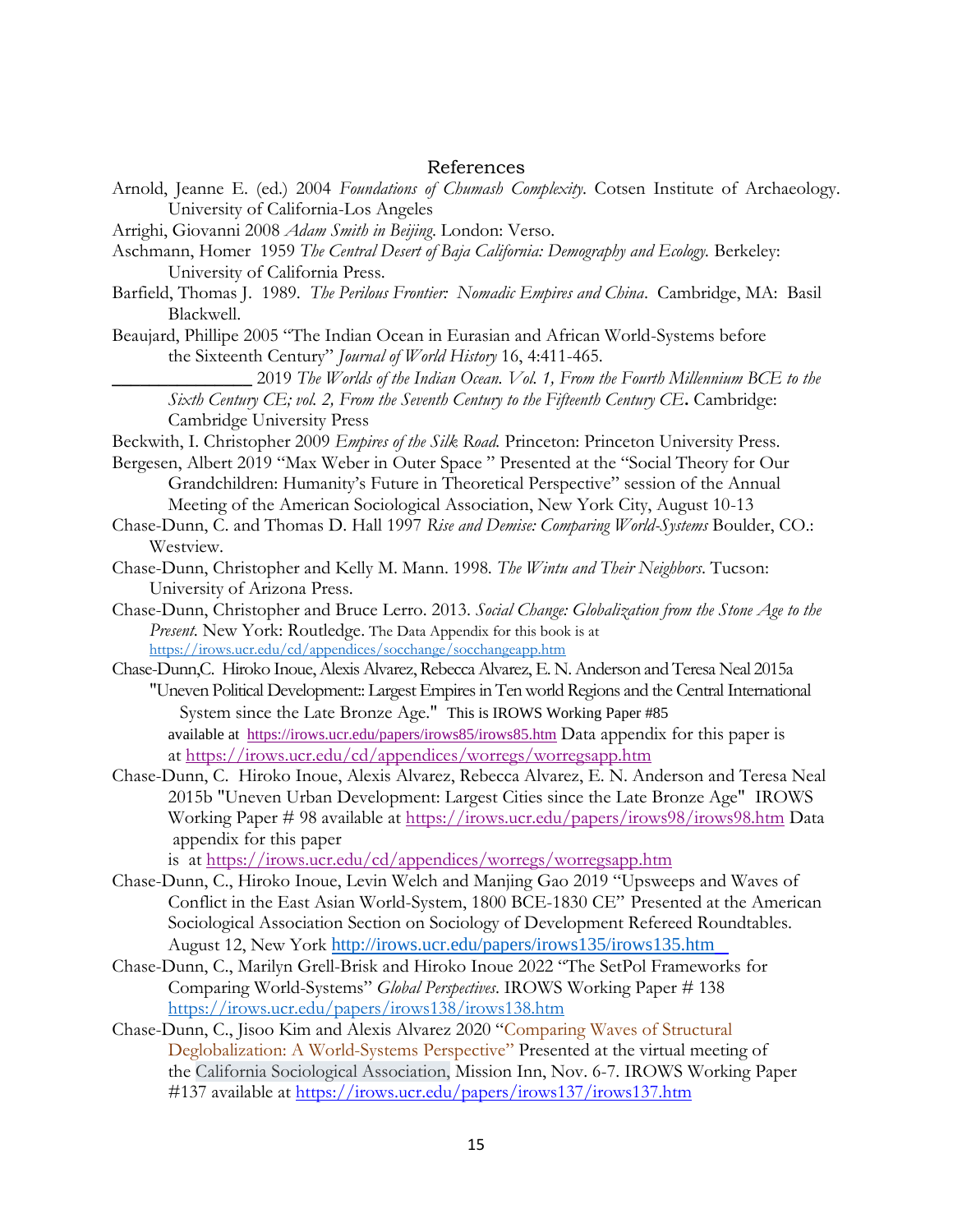- Chase-Dunn. C and Hiroko Inoue (eds.) 2022 *Systemic Boundaries: Time Mapping Globalization*  New York: Springer Verlag
- Cioffi-Revilla, Claudio and David Lai 1995 "War and Politics in Ancient China, 2700 to 722 B.C.: Measurement and Comparative Analysis" *Journal of Conflict Resolution* 39(3) 467–494.
- Cioffi-Revilla, Claudio and Todd Landman 1999 "Evolution of Maya Polities in the Ancient Mesoamerican System" *International Studies Quarterly* 43(4) 1999: 559–98.

\_\_\_\_\_\_\_\_\_\_\_\_\_\_\_\_\_\_\_\_\_\_\_\_\_\_\_\_ 2001 "Chinese Warfare and Politics in the Ancient East Asian International System, ca. 2700 B.C. to 722 B.C." *International Interactions* 26(4) 2: 347–378.

- Ciolek, T. Matthew. 2000. *Georeferenced data set (Series 1 - Routes): Maritime trade routes in the Mediterranean c. 150-200 CE.* OWTRAD Dromographic Digital Data Archives (ODDDA). Old World Trade Routes (OWTRAD) Project.
- Des Lauriers, Matthew R. 2010 *Island of Fogs: Archaeological and Ethnohistorical Investigations of Isla Cedros, Baja California.* Salt Lake City: University of Utah Press.
- Feinman, Gary M and Linda M. Nicholas 2017 *Settlement Patterns in the Albarradas Area of Highland Oaxaca, Mexico: Frontiers, Boundaries, and Interaction* Chicago: Field Museum of Natural History. *Fieldiana Anthropology*, 46 (1):1-162.<https://doi.org/10.3158/0071-4739-46.1.1>

\_\_\_\_\_\_\_\_\_\_\_\_\_\_\_\_\_\_\_\_\_\_\_\_\_\_\_\_\_\_2020 "Teotihuacan and Oaxaca: Assessing Prehispanic Relations" Pp. 331-370 in Kenneth G. Hirth, David M. Carballo and Barbara Arroyo (Eds) *Teotihuacan: The World Beyond the City*. Washington DC: Dumbarton Oaks Research Library and Collection.

- Fletcher, Jesse B; Jacob Apkarian; Robert A. Hanneman ; Hiroko Inoue,; Kirk Lawrence, and Christopher Chase-Dunn 2011*"*[Demographic Regulators in Small-Scale World-](http://escholarship.org/uc/item/6kb1k3zk)[Systems](http://escholarship.org/uc/item/6kb1k3zk)" *Structure and Dynamics* 5, 1
- Foster, John Bellamy 2021 "The new cold war on China" *Monthly Review* [Vol. 73, 3 \(July-August 2\)](https://monthlyreview.org/category/2021/volume-73-issue-03-july-august/) <https://monthlyreview.org/2021/07/01/the-new-cold-war-on-china/>
- Frank, Andre Gunder 1997 *Reorient:.* Berkeley: University of California Press
- Gunn, Geoffrey C. 2018 *World Trade Systems of the East and West*. Boston: Brill
- Inoue, Hiroko, Alexis Álvarez, Kirk Lawrence, Anthony Roberts, Eugene N Anderson and Christopher Chase-Dunn 2012. "Polity scale shifts in world-systems since the Bronze Age: A comparative inventory of upsweeps and collapses" *International Journal of Comparative Sociology*  <http://cos.sagepub.com/content/53/3/210.full.pdf+html>
- Inoue, Hiroko, Alexis Álvarez, Eugene N. Anderson, Andrew Owen, Rebecca Álvarez, Kirk Lawrence and Christopher Chase-Dunn 2015. "Urban scale shifts since the Bronze Age: upsweeps, collapses and semiperipheral development" *Social Science History* Volume 39 number 2, Summer.
- Inoue, Hiroko and C. Chase-Dunn 2021 "A Multilevel Spiral model of Sociocultural Evolution: Polities and Interpolity Systems" IROWS Working Paper 126 <http://irows.ucr.edu/papers/irows126/irows126.htm>
- Jimenez, Peter F. 2020. *The Mesoamerican World System, 200–1200 CE: A Comparative Approach Analysis of West Mexico*. Cambridge, UK: Cambridge University Press.
- Kea, R. A. 2004 "Expansions and Contractions: World-Historical Change and the Western Sudan World-System (1200/1000 B.C. – 1200/1250 A.D." *Journal of World-Systems Research*, *10*(3), 723-816.<https://doi.org/10.5195/jwsr.2004.286>
- Kim, Jisoo 2021 "Deglobalization of the Core: A Formal Network Analysis" presented at the Annual Meeting of the International Studies Association, April 8. IROWS Working Paper #140 <https://irows.ucr.edu/papers/irows140/irows140.htm>
- Korotayev, Andrey V. 2003 "Penetration of Nomads to the Arabian South and Formation of Tribal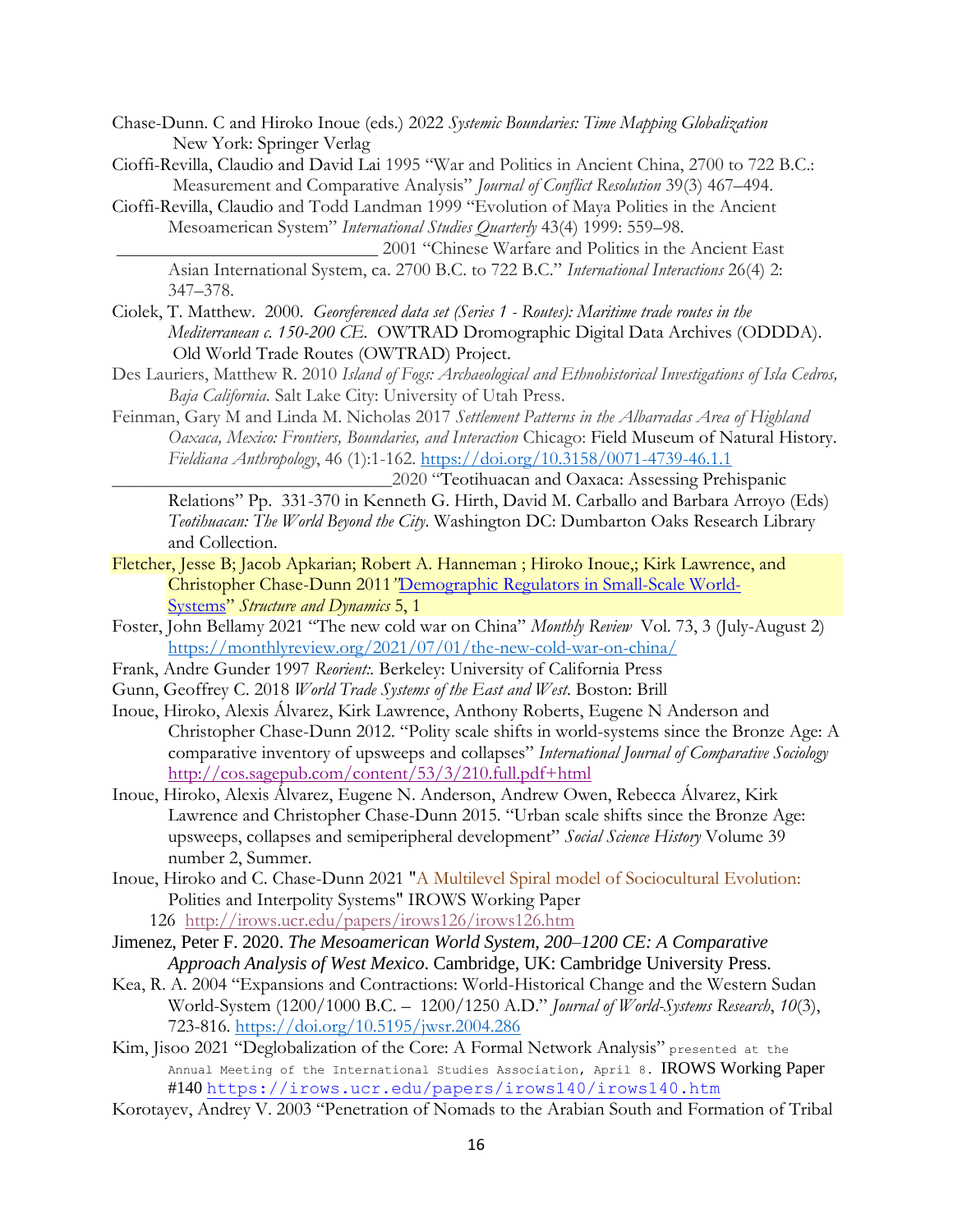Organization Among the North-East Yemen Agricultural Population" Pp. 114-122 in N.N. Kradin, D.M. Bondarenko (eds.) *Nomadic Pathways in Social Evolution*, Volume 5 of The "Civilizational Dimension" Series. Moscow: Center for Civilizational and Regional Studies of the Russian Academy of Sciences

- Levine, Mark N. 2014 "Reflections on Obsidian Studies in Mesoamerica Past, Present, and Future" Pp. 3-41 in Mark N. Levine and David M. Carballo (eds) 2014 *Obsidian Reflections: Symbolic Dimensions of Obsidian in Mesoamerica*. Boulder, CO University of Colorado Press.
- Lieberman, Victor. 2003. *Strange Parallels: Southeast Asia in Global Context, c. 800-1830*. Vol. 1: Integration on the Mainland. Cambridge: Cambridge University Press.
	- . 2009. *Strange Parallels: Southeast Asia in Global Context, c. 800-1830*. Vol 2: Mainland Mirrors: Europe, Japan, China, South Asia, and the Islands. Cambridge: Cambridge University Press.
- Mann, Michael 2016 "Have human societies evolved? Evidence from history and pre-history" *Theory and Society* 45, 203–237. https://doi.org/10.1007/s11186-016-9269-8
- Millhauser, John K. , Enrique Rodríguez-Alegría and Michael D. Glascock 2011 "Testing the accuracy of portable X-ray fluorescence to study Aztec and Colonial obsidian supply at Xaltocan, Mexico" *Journal of Archaeological Science* 38, 3141-3152
- Nichols, Deborah L. 2020 "City, State, and Hinterlands: Teotihuacan and Central Mexico" Pp. 227- 276 in Kenneth G. Hirth, David M. Carballo and Barbara Arroyo (eds.) *Teotihuacan: The World Beyond the City*. Washington, DC: Dumbarton Oaks Research Library and Collection
- Paris, Elizabeth H. 2008 "Metalurgy, Mayapan and the postclassic Mesoamerican World System" *Ancient Mesoamerica*, 19: 43–66
- Raff, Jennifer. 2022. *Origin: A Genetic History of the Americas*. New York: Twelve, Hachette Book Group.
- Ru, Sung Hee 2020 "China's Incorporation Process into the Capitalist World-Economy, 1780s-1880s" Ph.D dissertation, Sociology Department, Binghamton University
- SESHAT (n.d.) Global History Databank [\(http://seshatdatabank.info](http://seshatdatabank.info/))
- Spufford, Peter 2002 *Power and Profit: The Merchant in Medieval Europe*. London: Thames & Hudson.
- Smith, Michael E. 2019 "Bounding Empires and Political/Military Networks with Archaeological Data" *Globalistics and Globalization Studies* 135–151
- Smith, Michael E and Frances F. Berdan (eds) 2003 The Postclassic Mesoamerican World. Salt Lake City, Utah: University of Utah Press.
- Stephens, Lucas et al. 2019 ""Archaeological assessment reveals Earth's early transformation through land use" *Science* ;365:897-902 DOI: 10.1126/science.aax1192
- Stoner, Wesley D. 2012 "Modeling and testing polity boundaries in the Classic Tuxtla Mountains, Southern Veracruz, Mexico" *Journal of Anthropological Archaeology* 31: 381–402
- Teggart, Frederick J. 1939. *Rome and China: A Study of Correlations in Historical Events*. Berkeley: University of California Press.
- Thompson, William R. and George Modelski 1998 "Pulsations in the World System: Hinterland to Center Incursions and Migrations, 4000 B.C. to 1500 A.D.," Pp, 241-274 in Nicholas Kardulias (ed.) *World Systems Theory in Practice: Leadership, Production and Exchange* Boulder, Co: Rowman and Littlefield
- Turchin, Peter 2016 *Ages of Discord: A Structural Demographic Analysis of American History.* Chaplin, CT: Beresta Books
- Turchin, Peter and Sergey Nefedov. 2009 *Secular Cycles*. Princeton, NJ: Princeton University Press. Wilkinson, David 1993 "Spatio-Temporal Boundaries of African Civilizations Reconsidered:

I," *Comparative Civilizations Review*: Vol. 29 : No. 29 , Article 5. Available at: <https://scholarsarchive.byu.edu/ccr/vol29/iss29/5>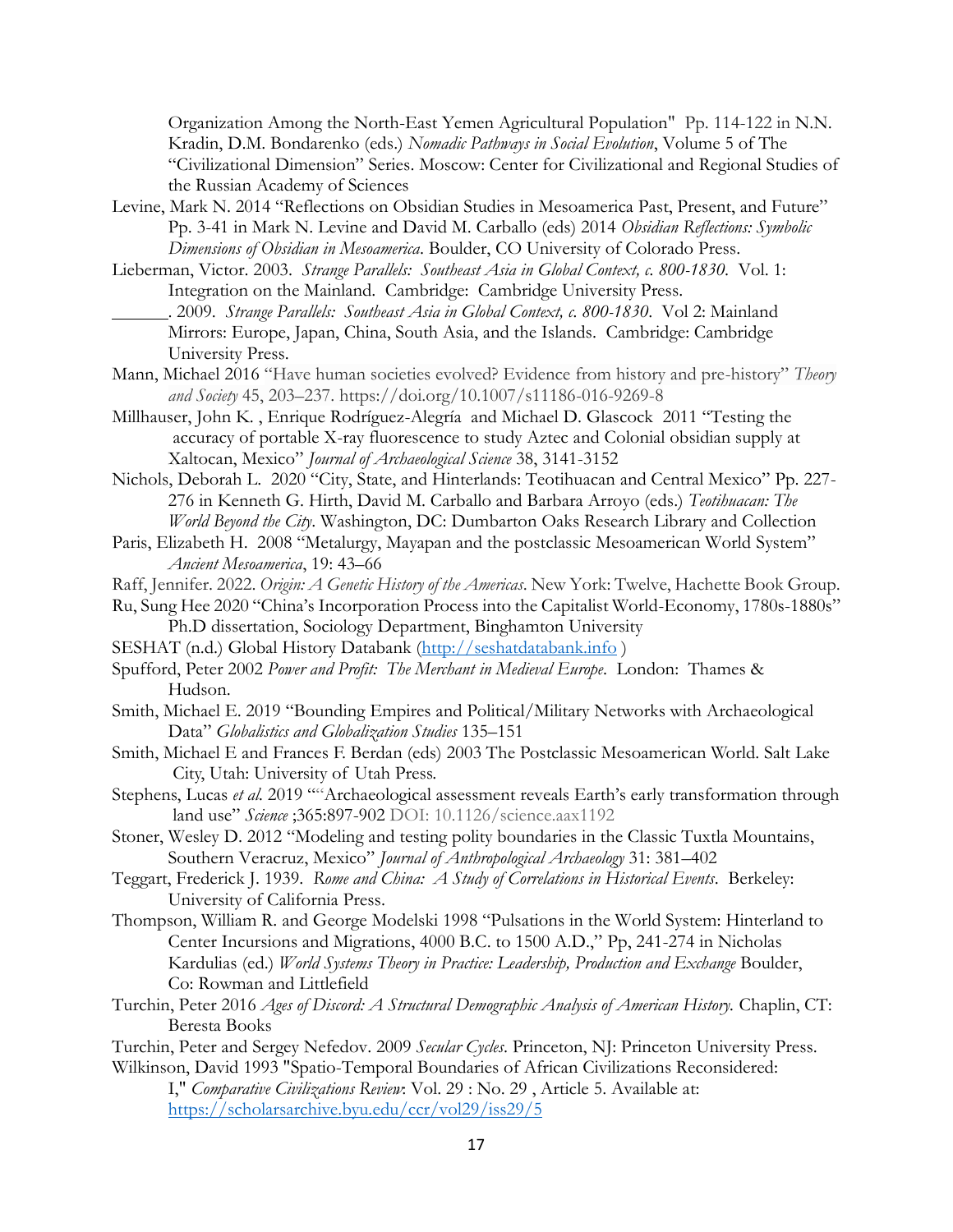\_\_\_\_\_\_\_\_\_\_\_ 1995 "Decline Phases in Civilizations, Regions and Oikumenes." 33 *Comparative Civilizations Review*, Fall, pp. 33-78.

\_\_\_\_\_\_\_\_\_\_\_\_\_\_2015 "The Civilizations of Africa," pp.41-62 in *African Civilization in the 21st Century,* ed. Tseggai Isaac and Andrew Targowski. Nova Science Publishers

Appendix A: Years of merger or incorporation of twenty-two bulk goods, politicalmilitary and prestige goods network (from Chapter 2 of Chase-Dunn and Inoue (2022)

| <b>Bulk Goods</b> |                       | Notes (in most cases the estimated        |  |
|-------------------|-----------------------|-------------------------------------------|--|
| <b>Networks</b>   | <b>Durably Linked</b> | connections are later than for the PMN    |  |
| (BGN)             | or Engulfed (c.)      | connections estimated in Table 2.2)       |  |
|                   |                       | Merged with Egyptian at the beginning of  |  |
| Mesopotamian      | 1000 BCE              | the 1st millennium BCE                    |  |
|                   |                       | Merged with Mesopotamian at the           |  |
| Egyptian          | 1000 BCE              | beginning of the 1st millennium BCE,      |  |
|                   |                       | May have been part of the Central BGN     |  |
| Aegean            | 400 BCE               | after 1000 BCE                            |  |
| South Asian       |                       |                                           |  |
| (Indic)           | 1000 CE               |                                           |  |
|                   | 1000 CE/1850          | Linked with East Asian BGN/ engulfed by   |  |
| Japanese          | СE                    | Central in 19th century CE                |  |
| East Asian        | 1900 CE               | Linked with Central BGN                   |  |
|                   |                       | Engulfed by Central PGN, colonial         |  |
|                   |                       | agriculture may have been substantially   |  |
| Mesoamerican      | 1800 CE               | linked earlier.                           |  |
| Northern          |                       | Engulfed by Central BGN (see discussion   |  |
| California        | 1870 CE               | above)                                    |  |
| Southern          |                       | Engulfed by Central BGN (see Patterson    |  |
| California        | 1870 CE               | 2014                                      |  |
| Chibchan          | 1800 CE               | Engulfed by Central BGN                   |  |
| Andean            | 1800 CE               | Engulfed by the Central BGN               |  |
| West African      | 1900 CE               | Colonial economies                        |  |
| West Central      |                       |                                           |  |
| African           | 1900 CE               | Colonial economies                        |  |
| East African      | 1900 CE               | Colonial economies                        |  |
|                   |                       | Linked w East Asian BGN/ linked with      |  |
|                   |                       | South Asian BGN; linked w Central BGN     |  |
| Mainland          | 100 CE /1400          | (colonial economies) see Chapter 12, this |  |
| Southeast Asian   | CE/1900 CE            | volume.                                   |  |
|                   |                       | Linked to South Asian East Asian BGNs/    |  |
| Island Southeast  | 1000 CE/1500          | Engulfed by Central BGN (Dutch colonial   |  |
| Asia              | СE                    | economy) see Chapter 12, this volume      |  |
| Mississippian     | 1800 CE               | The Old Northwest                         |  |
| Andean            | 1700 CE               | Colonial economy                          |  |
| Hawaiian          | 1850 CE               | Engulfed by the Central BGN; sugar        |  |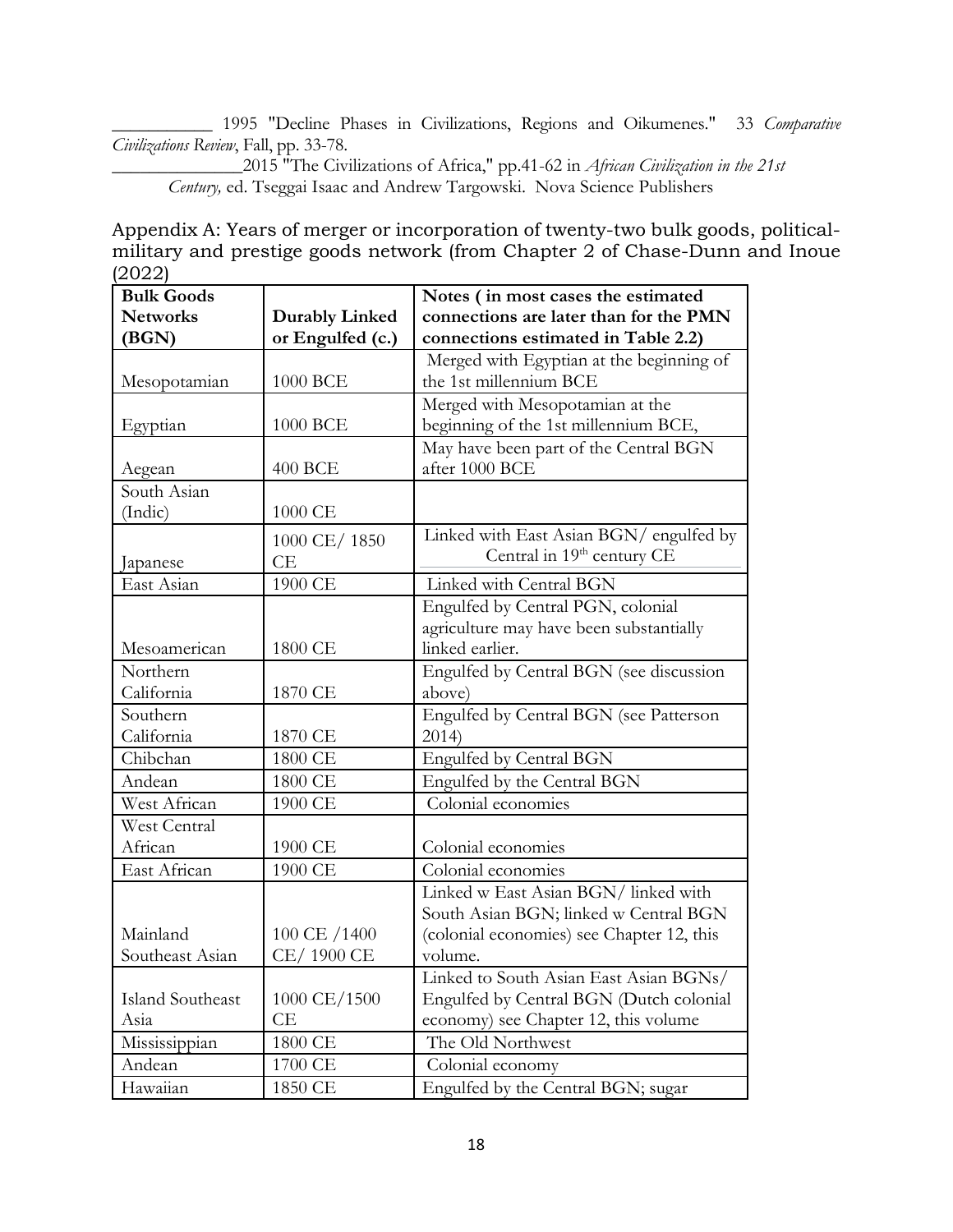| Irish        | 850 CE   | Bulk goods carried along with prestige<br>goods (see discussion above)   |
|--------------|----------|--------------------------------------------------------------------------|
| Scandinavian | 1200 CE  | Viking expansion becomes dependent on<br>bulk goods from the Central BGN |
| Central.     | 1000 BCE | Formed by the merger of Egyptian and<br>Mesopotamian BGNs, and see above |

| Table 2.1: Twenty-two Bulk Goods Networks (BGNs) and the mergers and engulfments with other BGNs |  |  |  |  |
|--------------------------------------------------------------------------------------------------|--|--|--|--|
|--------------------------------------------------------------------------------------------------|--|--|--|--|

| Interpolity                | <b>Durably Linked</b> |                                                       |
|----------------------------|-----------------------|-------------------------------------------------------|
| System (PMN)               | or Engulfed (c.)      | notes                                                 |
|                            |                       | Merged with Egyptian PMN in the middle                |
|                            |                       | of the 2 <sup>nd</sup> millennium BCE. See Chapter 1, |
| Mesopotamian               | 1500 BCE              | this volume                                           |
|                            |                       | Merged with Mesopotamian PMN in the                   |
|                            |                       | middle of the 2 <sup>nd</sup> millennium BCE, see     |
| Egyptian                   | 1500 BCE              | Chapter 1, this volume                                |
|                            |                       | May have been part of the Central PMN                 |
| Aegean                     | <b>600 BCE</b>        | after 1500 BCE                                        |
| South Asian                |                       |                                                       |
| (Indic)                    | 1850 CE               | British Raj (see discussion above)                    |
|                            |                       | Linked to the East Asian PMN through                  |
|                            |                       | Korea. Battle of Baekgang/engulfed by                 |
| Japanese                   | 650 CE/1850 CE        | Central PMN in 19th century CE                        |
|                            |                       | See Chase-Dunn et al 2019 linked by                   |
| East Asian                 | 1850 CE               | European trading ports                                |
|                            |                       |                                                       |
| Mesoamerican <sup>15</sup> | 1550 CE               | Engulfed by Central PMN                               |
| Northern                   |                       | Engulfed by Central See Chase-Dunn and                |
| California                 | 1850                  | Mann (1998)                                           |
| Southern                   |                       | Engulfed by Central See Chapter 13, this              |
| California                 | 1800                  | volume and Chase-Dunn et al (2013)                    |
| Chibchan                   | 1600 CE               | Engulfed by Central PMN                               |
| Andean                     | 1600 CE               | Engulfed by the Central PMN                           |
|                            |                       | Engulfed by Central PMN; Wilkinson                    |
| West African               | 1550 CE               | (2015)                                                |
| <b>West Central</b>        |                       | Engulfed by Central PMN; Wilkinson                    |
| African                    | 1500 CE               | $(2015)^{16}$                                         |

<sup>15</sup> Cioffi-Revilla and Landman (1999) use inscriptions on stelae (stone monuments) to map out the Mayan PMN, a subsystem of the larger precontact Mesoamerican PMN [see also Blanton, Kowalewski and Feinman (1992) and Smith and Berdan (2003)].

<sup>16</sup> David Wilkinson (2015) says: "It seems clear that this area lost its politico-historical autonomy by 1506 and never regained it, becoming instead more deeply involved in the spheres of influence and the political struggles of the Central states system." Earlier political/military and trade interactions, including Austronesian incursions, are discussed in Beaujard 2019: Volume 2.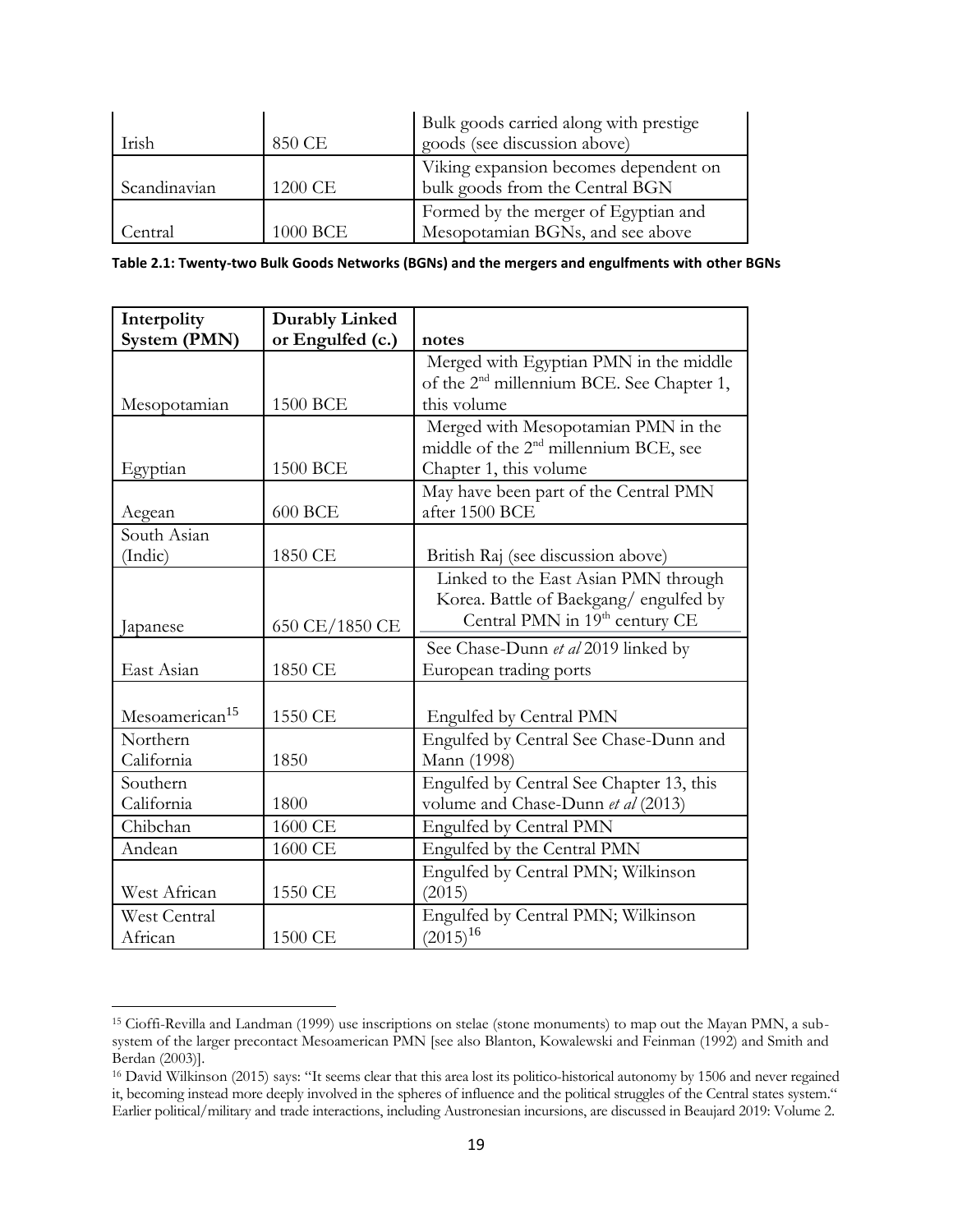|                  |                | Engulfed by Central PMN Wilkinson         |
|------------------|----------------|-------------------------------------------|
| East African     | 1500 CE        | $(2015)^{17}$                             |
|                  |                | Han military engagement with Vietnam/     |
|                  |                | link with South Asian PMN; French and     |
| Mainland         | 200 BCE /1000  | British colonies, see Chapter 12, this    |
| Southeast Asian  | CE/1900 CE     | volume                                    |
|                  |                | First Linked to South Asian PMN and East  |
|                  |                | Asian PMN/                                |
|                  |                | Engulfed by Central PMN (Portuguese and   |
| Island Southeast |                | Dutch colonies) see Chapter 12, this      |
| Asia             | 600 CE/1500 CE | volume                                    |
|                  |                | Collapsed. Remains engulfed by Central    |
| Mississippian    | 1700 CE        | PMN                                       |
| Andean           | 1600 CE        | Pizarro                                   |
| Hawaiian         | 1900 CE        | Engulfed by the Central PMN               |
|                  |                | Engulfed by the Scandinavian PMN (see     |
|                  |                | Chapter 9, this volume) which then linked |
| Irish            | 700 CE/850 CE  | with the Central PMN                      |
|                  |                | Incursions link to Central PMN (see       |
| Scandinavian     | 850 CE         | Chapter 9 this volume)                    |
|                  |                | Formed by the merger of Egyptian and      |
| Central          | 1500 BCE       | Mesopotamian.                             |

**Table 2.2: Twenty-two interpolity systems (PMNs): mergers and engulfments with other PMNs**

| <b>Prestige Goods</b> | <b>Durably Merged</b> |                                          |
|-----------------------|-----------------------|------------------------------------------|
| <b>Trade Network</b>  | or Engulfed (c.)      | notes                                    |
|                       |                       | Mesopotamian and Egyptian PGNs           |
| Mesopotamia           | 3000 BCE              | merged, see Chapter 10, this volume      |
|                       |                       | Mesopotamian and Egyptian PGNs           |
| Egypt                 | 3000 BCE              | merged, see Chapter 10, this volume      |
| Aegean                | 1800 BCE              | Linked with Central PGN                  |
|                       |                       | Linked to Central PGN by Dilmun by       |
| South Asian           | 1000 BCE              | 2000 BCE but not durably                 |
|                       |                       | Japan traded iron tools and weapons from |
|                       |                       | the East Asian PGN (see Chapter 15, this |
| Japanese              | <b>500 BCE</b>        | volume)                                  |
|                       |                       | Merged with Central PGN. Earlier Silk    |
| East Asian            | 1000 CE               | Road links were temporary.               |
| Mesoamerican          | 1600 CE               | Engulfed by Central PMN                  |
| Chibchan              | 1600 CE               | Engulfed by the Central PGN              |
| Andean                | 1600 CE               | Engulfed by the Central PGN              |

<sup>&</sup>lt;sup>17</sup> David Wilkinson (2015) says: "The isolated autonomy of the East African civilization will then have ended in 1502, in consequence of Portuguese threats, landings, force, tribute and vassalization. "